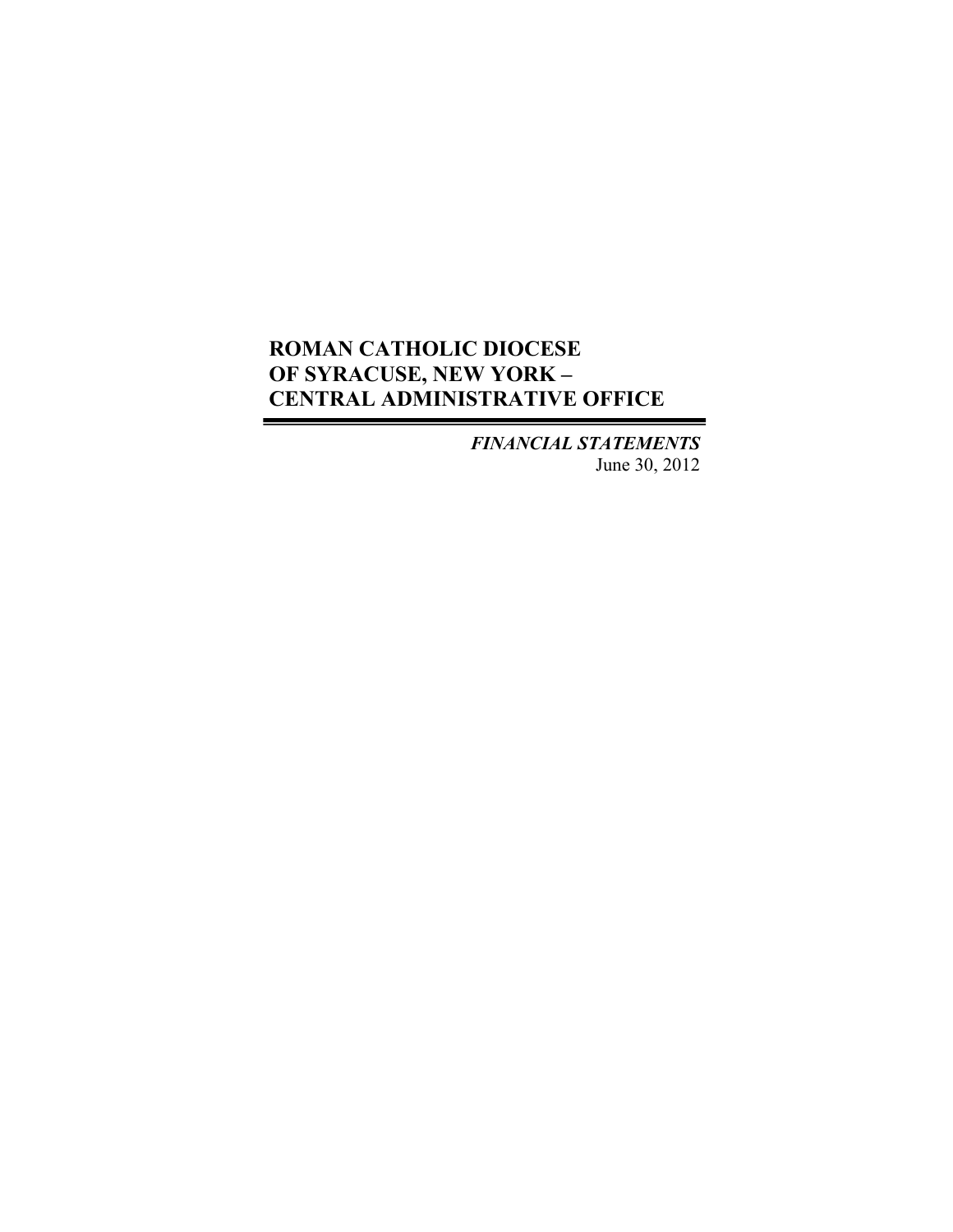# **Table of Contents**

## **ROMAN CATHOLIC DIOCESE OF SYRACUSE, NEW YORK – CENTRAL ADMINISTRATIVE OFFICE**

| <b>INDEPENDENT AUDITORS' REPORT</b>                                                                                                              |    |
|--------------------------------------------------------------------------------------------------------------------------------------------------|----|
| AUDITED FINANCIAL STATEMENTS                                                                                                                     | 3  |
| STATEMENT OF FINANCIAL POSITION                                                                                                                  |    |
| STATEMENT OF ACTIVITIES<br><u> 1990 - Johann John Stoff, deutscher Stoff, der Stoff, der Stoff, der Stoff, der Stoff, der Stoff, der Stoff, </u> |    |
| STATEMENT OF CHANGES IN NET ASSETS<br><u> 1989 - Johann Barbara, martxa alemaniar a</u>                                                          |    |
| STATEMENT OF CASH FLOWS                                                                                                                          | 6  |
| NOTES TO FINANCIAL STATEMENTS                                                                                                                    |    |
| OTHER FINANCIAL INFORMATION                                                                                                                      | 24 |
| SCHEDULE OF UNRESTRICTED PROGRAM AND SUPPORTING EXPENSES                                                                                         | 24 |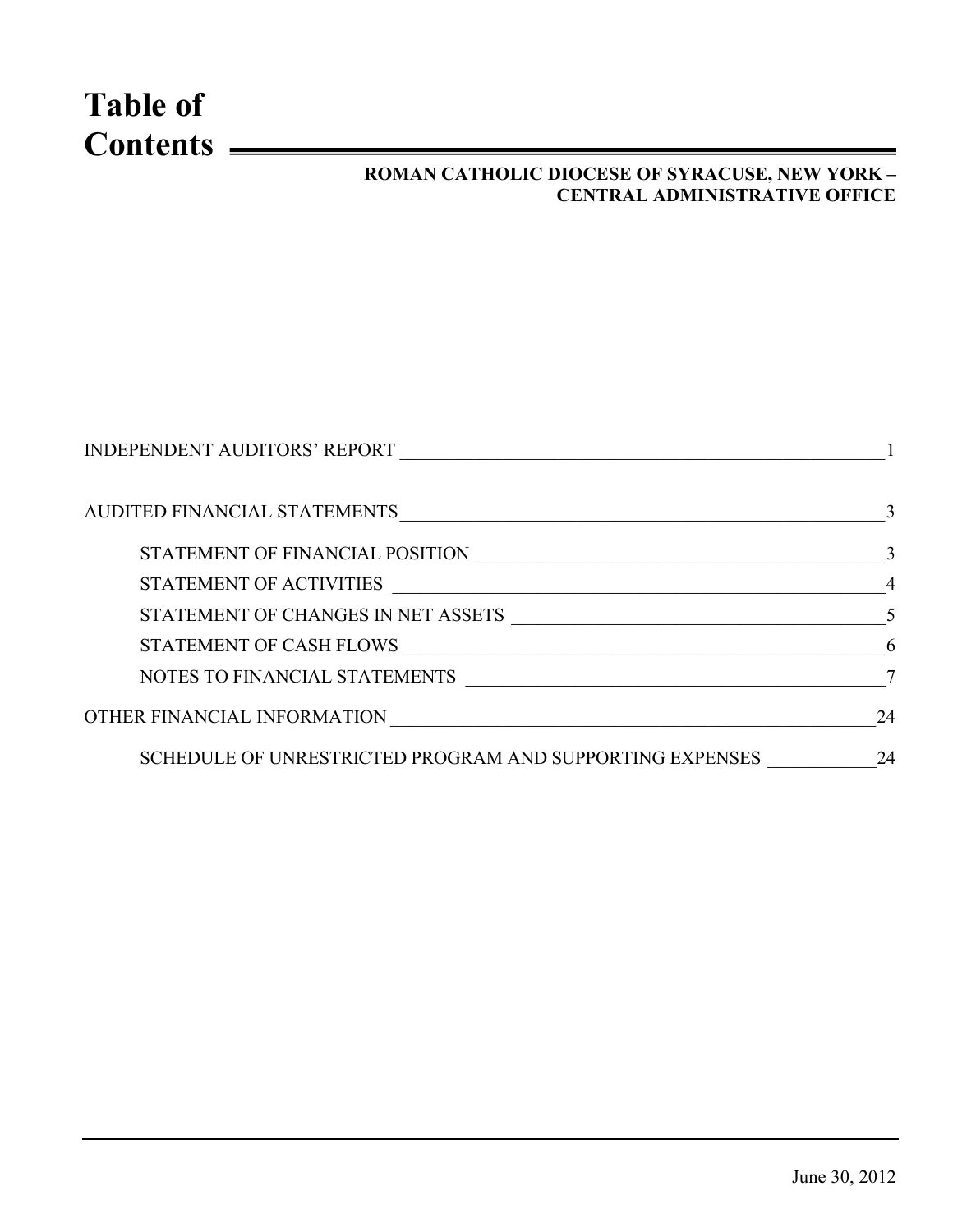

#### **INDEPENDENT AUDITORS' REPORT**

#### **MOST REVEREND ROBERT CUNNINGHAM, D.D. ROMAN CATHOLIC DIOCESE OF SYRACUSE, NEW YORK – CENTRAL ADMINISTRATIVE OFFICE**

We have audited the accompanying statement of financial position of the **ROMAN CATHOLIC DIOCESE OF SYRACUSE, NEW YORK – CENTRAL ADMINISTRATIVE OFFICE** as of June 30, 2012 and the related statements of activities, changes in net assets and the cash flows for the year then ended. These financial statements are the responsibility of Diocesan management. Our responsibility is to express an opinion on these financial statements based on our audit.

We conducted our audit in accordance with auditing standards generally accepted in the United States of America. Those standards require that we plan and perform the audit to obtain reasonable assurance about whether the financial statements are free of material misstatement. An audit includes examining, on a test basis, evidence supporting the amounts and disclosures in the financial statements. An audit also includes assessing the accounting principles used and significant estimates made by management, as well as evaluating the overall financial statement presentation. We believe that our audit provides a reasonable basis for our opinion.

In our opinion, the financial statements referred to above present fairly, in all material respects, the financial position of the Roman Catholic Diocese of Syracuse, New York – Central Administrative Office as of June 30, 2012, and the changes in its net assets and its cash flows for the year then ended, in conformity with accounting principles generally accepted in the United States of America.

443 North Franklin Street · Syracuse, NY 13204-1441 · (315) 471-9171 · Fax (315) 471-8555 1120 Corporate Drive · Auburn, NY 13021-1634 · (315) 253-6273 · Fax (315) 253-0890 4350 Middle Settlement Road · New Hartford, NY 13413-5328 · (315) 732-2991 · Fax (315) 732-0282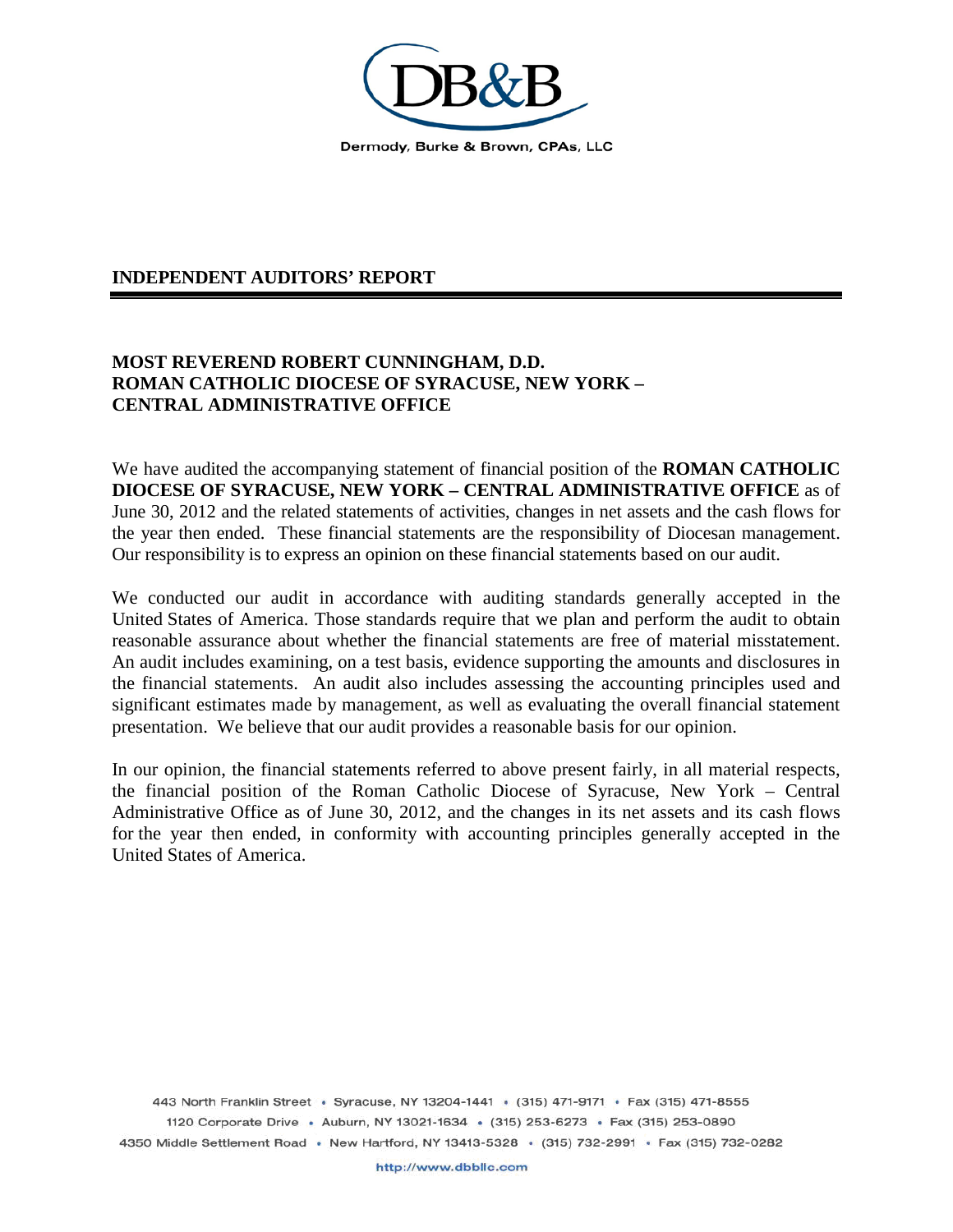Our audit was conducted for the purpose of forming an opinion on the basic financial statements of the Roman Catholic Diocese of Syracuse, New York – Central Administrative Office taken as a whole. The accompanying supplemental schedule on pages 24 and 25 is presented for purposes of additional analysis and is not a required part of the financial statements. Such information is the responsibility of management and was derived from and relates directly to the underlying accounting and other records used to prepare the financial statements. The information has been subjected to the auditing procedures applied in the audit of the financial statements and certain additional procedures, including comparing and reconciling such information directly to the underlying accounting and other records used to prepare the financial statements or to the financial statements themselves, and other additional procedures in accordance with auditing standards generally accepted in the United States of America. In our opinion, the information is fairly stated in all material respects, in relation to the basic financial statements taken a s a whole.

Dermody, Burke & Brown

**DERMODY, BURKE & BROWN, CPAs, LLC**

Syracuse, New York

October 31, 2012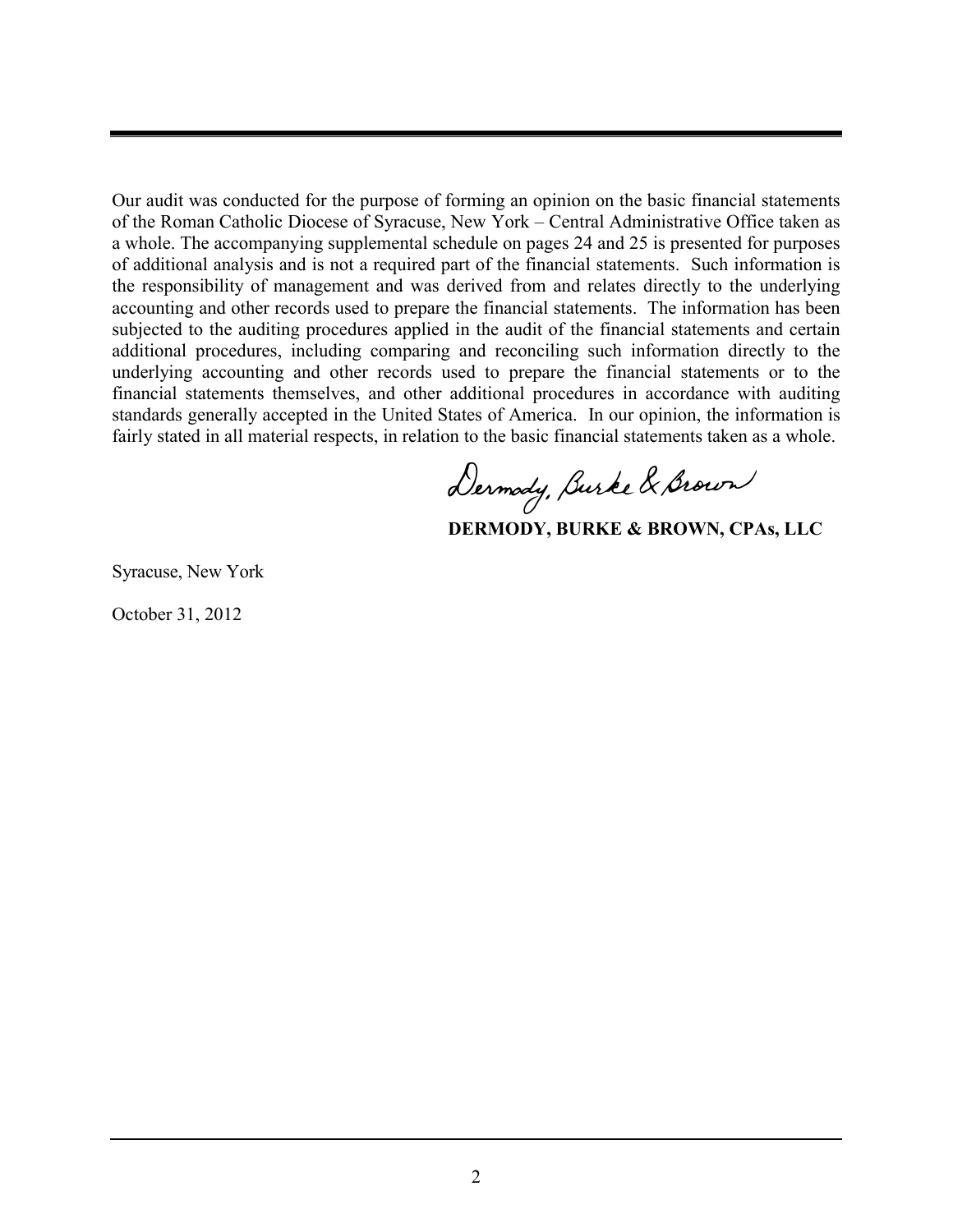#### **AUDITED FINANCIAL STATEMENTS**

## **STATEMENT OF FINANCIAL POSITION**

June 30, 2012

|                                            | 2012                       | 2011             |
|--------------------------------------------|----------------------------|------------------|
|                                            |                            | <b>Restated</b>  |
| <b>ASSETS</b>                              |                            |                  |
| Cash                                       | $\mathcal{S}$<br>702,053   | \$<br>3,455,897  |
| Accounts Receivable - Net                  | 3,558,382                  | 2,319,313        |
| Unconditional Promises to Give - Net       | 1,651,437                  | 1,403,090        |
| Mortgages and Notes Receivable - Net       | $\theta$                   | 131,391          |
| Prepaid Expenses and Other Assets          | $\mathbf{0}$               | 122,993          |
| Due from Affiliated Organizations          | 706,365                    | 1,114,993        |
| Investments                                | 29,390,511                 | 32,269,250       |
| Property and Equipment, Net of Accumulated |                            |                  |
| Depreciation and Amortization              | 2,616,489                  | 2,409,671        |
| <b>TOTAL ASSETS</b>                        | 38,625,237<br><sup>8</sup> | 43,226,598       |
| <b>LIABILITIES</b>                         |                            |                  |
| Accounts Payable and Accrued Expenses      | $\mathbb{S}$<br>1,749,443  | \$<br>507,882    |
| <b>Accrued Insurance Claims</b>            | 4,329,158                  | 7,190,695        |
| Deferred Income                            | 150,837                    | 192,031          |
| Liability for Custodial Accounts           | 265,818                    | 349,300          |
| <b>Unfunded Pension Obligation</b>         | 1,804,792                  | 1,961,491        |
| <b>Total Liabilities</b>                   | 8,300,048                  | 10,201,399       |
| <b>NET ASSETS</b>                          |                            |                  |
| Unrestricted                               | 23,072,194                 | 26,096,334       |
| <b>Temporarily Restricted</b>              | 7,252,995                  | 6,928,865        |
| <b>Permanently Restricted</b>              | $\theta$                   | 0                |
| <b>Total Net Assets</b>                    | 30,325,189                 | 33,025,199       |
| <b>TOTAL LIABILITIES AND NET ASSETS</b>    | 38,625,237<br>S            | 43,226,598<br>\$ |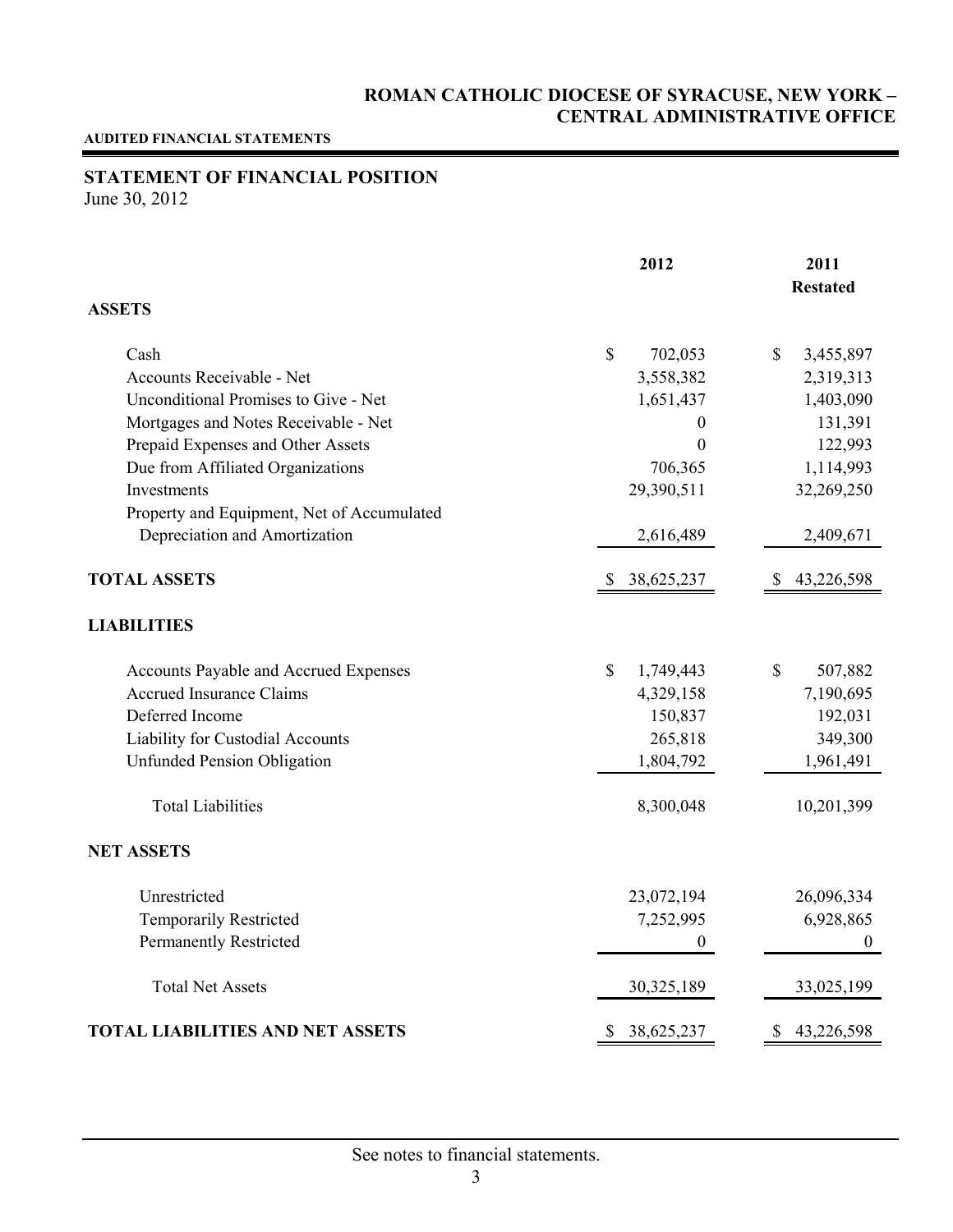## **STATEMENT OF ACTIVITIES**

Year Ended June 30, 2012

|                                                              | 2012                       | 2011                       |
|--------------------------------------------------------------|----------------------------|----------------------------|
|                                                              |                            | <b>Restated</b>            |
| REVENUE AND SUPPORT FROM OPERATIONS<br>Contributions         | $\mathbb{S}$               | $\mathbb{S}$               |
| <b>Insurance Fees</b>                                        | 4,755,001<br>21,848,906    | 5,250,782<br>21,528,258    |
| Fees - Other Services                                        | 131,668                    | 166,428                    |
| <b>Affiliation Fees and Assessments</b>                      | 1,864,179                  | 1,893,708                  |
| <b>Insurance Proceeds</b>                                    | 1,999,992                  | 0                          |
| <b>Foundation Grant Revenue</b>                              | 216,482                    | $\boldsymbol{0}$           |
| Other Income                                                 | 1,398,479                  | 1,211,546                  |
|                                                              |                            |                            |
| Total Revenue and Support from Operations                    | 32,214,707                 | 30,050,722                 |
| <b>EXPENSES</b>                                              |                            |                            |
| Program Services                                             | 4,062,974                  | 4,420,802                  |
| <b>Supporting Services</b>                                   | 27,442,104                 | 29,252,206                 |
| <b>Total Expenses</b>                                        | 31,505,078                 | 33,673,008                 |
| CHANGE IN NET ASSETS BEFORE INVESTMENT ACTIVITY              | 709,629                    | (3,622,286)                |
| REVENUE AND SUPPORT FROM INVESTMENT ACTIVITY                 |                            |                            |
| Dividends and Interest                                       | 720,740                    | 1,786,070                  |
| <b>Realized Gains</b>                                        | 249,514                    | 2,864,791                  |
| <b>Unrealized Gains (Losses)</b>                             | (1,142,661)                | 1,990,641                  |
| Net Investment Activity                                      | (172, 407)                 | 6,641,502                  |
| CHANGE IN NET ASSETS BEFORE OTHER<br><b>INCOME (EXPENSE)</b> | 537,222                    | 3,019,216                  |
| OTHER INCOME AND EXPENSE                                     |                            |                            |
| <b>Unfunded Pension Obligation Adjustment</b>                | 156,699                    | 139,300                    |
| <b>CHANGE IN NET ASSETS</b>                                  | 693,921                    | 3,158,516                  |
| Net Assets at Beginning of Year                              | 33,025,199                 | 31,441,433                 |
| Net Asset Transfer - Related Entities                        | (3,393,931)                | (1,574,750)                |
| Net Assets at End of Year                                    | $\mathbb{S}$<br>30,325,189 | $\mathbb{S}$<br>33,025,199 |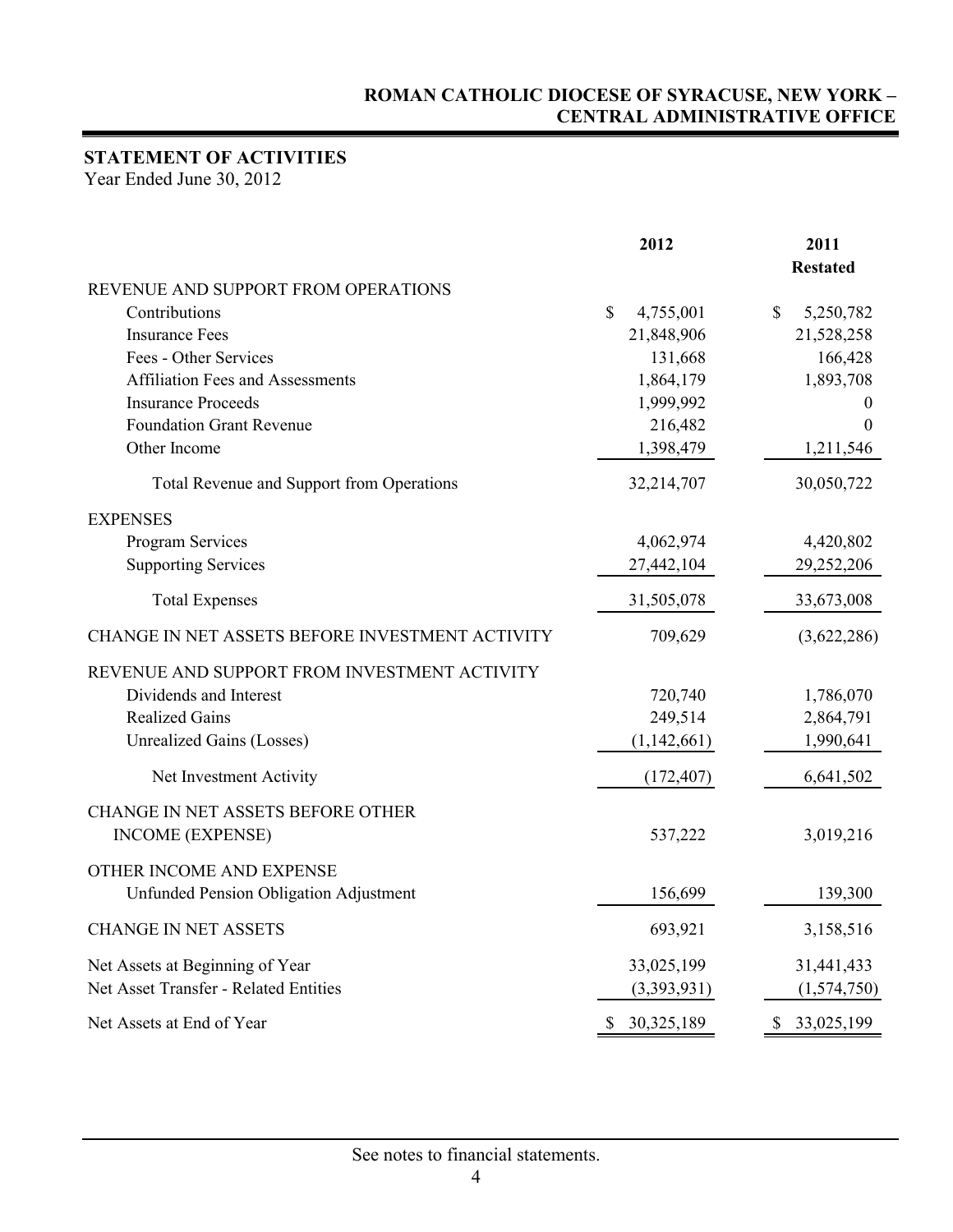## **STATEMENT OF CHANGES IN NET ASSETS**

Year Ended June 30, 2012

|                                                                    | 2012             | 2011<br><b>Restated</b>    |
|--------------------------------------------------------------------|------------------|----------------------------|
| <b>CHANGES IN UNRESTRICTED NET ASSETS</b>                          |                  |                            |
| <b>Total Revenue and Support</b>                                   | \$<br>27,128,367 | $\mathbb{S}$<br>32,556,782 |
| <b>Total Operating Expenses</b>                                    | (31, 505, 078)   | (33,673,008)               |
| <b>Investment Activity</b>                                         | (172, 042)       | $\theta$                   |
| Net Assets Released from Restrictions                              | 4,761,845        | 4,475,465                  |
| Change in Operating Unrestricted Net Assets                        | 213,092          | 3,359,239                  |
| Other Activity:                                                    |                  |                            |
| <b>Unfunded Pension Obligation Adjustment</b>                      | 156,699          | 139,300                    |
| Net Asset Transfer - Interfund Net Activity - Related Entities     | (3,393,931)      | 21,054,278                 |
| Net Assets Reclassification - Endowment Deficiency                 | 0                | 916,617                    |
| <b>Total Other Activity</b>                                        | (3,237,232)      | 22,110,195                 |
| Unrestricted Net Assets, Beginning of Year                         | 26,096,334       | 626,900                    |
| Unrestricted Net Assets, End of Year                               | 23,072,194       | 26,096,334                 |
| CHANGES IN TEMPORARILY RESTRICTED NET ASSETS                       |                  |                            |
| Contributions                                                      | 4,252,340        | 4,894,955                  |
| <b>Investment Activity - Net</b>                                   | (365)            | 847,188                    |
| Other Income and Assessments                                       | 834,000          | 820,243                    |
| Net Assets Released from Restrictions                              | (4,761,845)      | (4,475,465)                |
| Change in Temporarily Restricted Net Assets                        | 324,130          | 2,086,921                  |
| Temporarily Restricted Net Assets, Beginning of Year               | 6,928,865        | 7,149,809                  |
| Net Assets Transferred to Related Entities                         | $\theta$         | (4,100,532)                |
| Net Assets Released - Endowment Deficiency                         | 0                | (916, 617)                 |
| Net Assets Transferred - Interfund Net Activity - Related Entities | $\theta$         | 2,686,795                  |
| Net Assets Reclassification - Endowment Principal                  | $\boldsymbol{0}$ | 22,489                     |
| Temporarily Restricted Net Assets, End of Year                     | 7,252,995        | 6,928,865                  |
| CHANGES IN PERMANENTLY RESTRICTED NET ASSETS                       |                  |                            |
| Permanently Restricted Net Assets, Beginning of Year               | $\boldsymbol{0}$ | 11,352,870                 |
| Net Assets Transferred to Related Entity                           | $\boldsymbol{0}$ | (11, 330, 381)             |
| Net Assets Reclassification - Endowment Principal                  | $\boldsymbol{0}$ | (22, 489)                  |
| Permanently Restricted Net Assets, End of Year                     | $\boldsymbol{0}$ | $\boldsymbol{0}$           |
| TOTAL NET ASSETS, END OF YEAR                                      | \$30,325,189     | \$33,025,199               |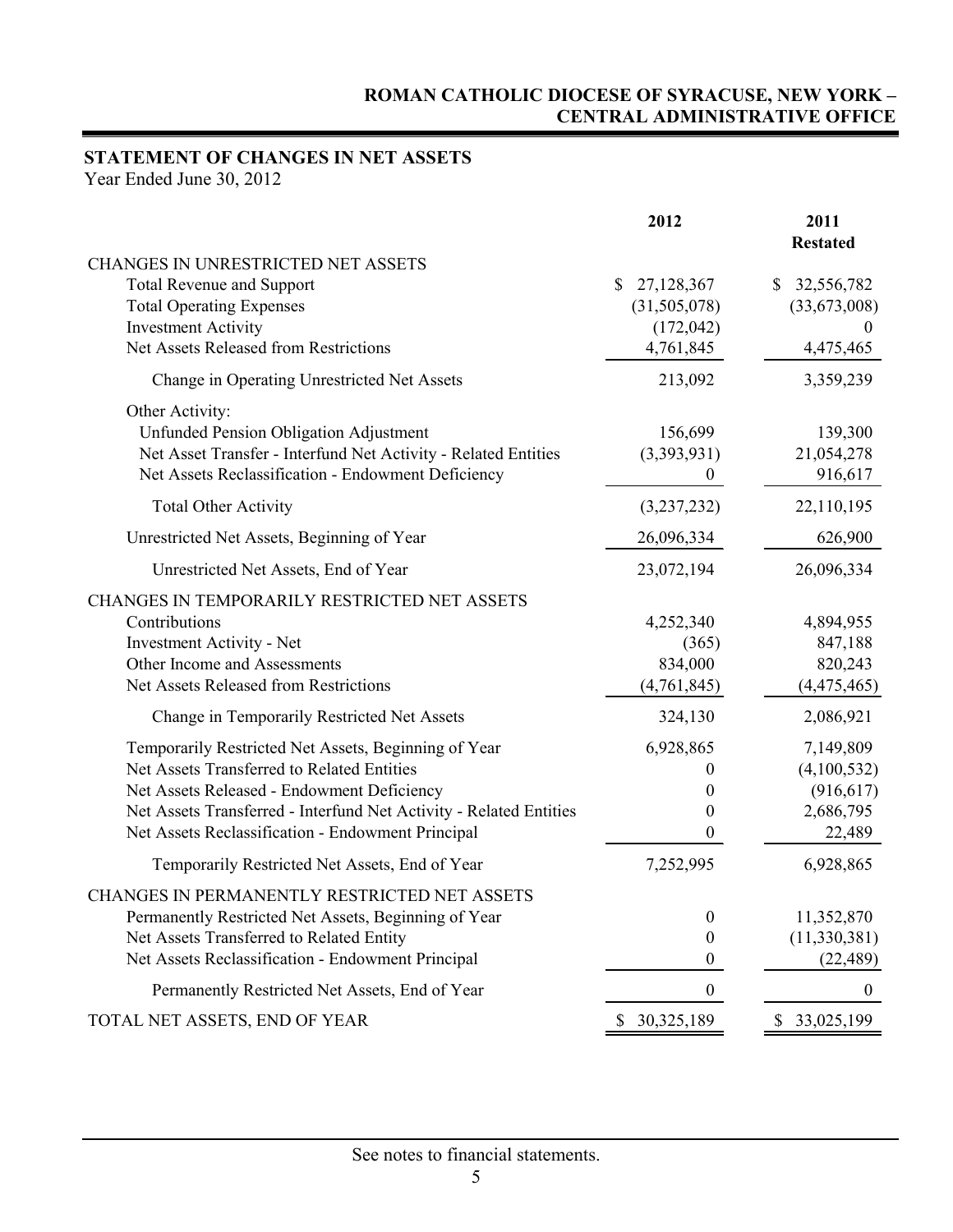## **STATEMENT OF CASH FLOWS**

Year Ended June 30, 2012

| CASH FLOWS FROM OPERATING ACTIVITIES                           |                           |             |
|----------------------------------------------------------------|---------------------------|-------------|
| Change in Net Assets                                           | $\boldsymbol{\mathsf{S}}$ | 693,921     |
| Adjustments to Reconcile Change in Net Assets to Net           |                           |             |
| Cash Used In Operating Activities:                             |                           |             |
| Depreciation Expense                                           |                           | 328,010     |
| <b>Unrealized Loss on Investments</b>                          |                           | 1,142,661   |
| <b>Bad Debt Expense</b>                                        |                           | 205,814     |
| Net Asset Transfer - Interfund Net Activity - Related Entities |                           | (3,393,931) |
| Loss on Disposal of Building and Equipment                     |                           | 144,502     |
| (Increase) Decrease in Operating Assets:                       |                           |             |
| <b>Accounts Receivable</b>                                     |                           | (1,475,883) |
| Pledges Receivable                                             |                           | (217, 347)  |
| Prepaid Expenses and Other Assets                              |                           | 122,993     |
| Due from Affiliated Organizations                              |                           | 408,628     |
| Increase (Decrease) in Operating Liabilities:                  |                           |             |
| Accounts Payable and Insurance Claims                          |                           | (1,619,976) |
| Deferred Income                                                |                           | (41, 194)   |
| Liability for Custodial Accounts                               |                           | (83, 482)   |
| <b>Unfunded Pension Obligation</b>                             |                           | (156, 699)  |
| Net Cash Used In Operating Activities                          |                           | (3,941,983) |
| CASH FLOWS FROM INVESTING ACTIVITIES                           |                           |             |
| <b>Building and Equipment Additions</b>                        |                           | (679, 030)  |
| Investments - Net Change                                       |                           | 1,736,078   |
| Principal Reduction of Notes and Mortgage Receivables          |                           | 131,091     |
| Net Cash Provided By Investing Activities                      |                           | 1,188,139   |
| Net Change in Cash                                             |                           | (2,753,844) |
| Cash, Beginning of Year                                        |                           | 3,455,897   |
| Cash, End of Year                                              | \$                        | 702,053     |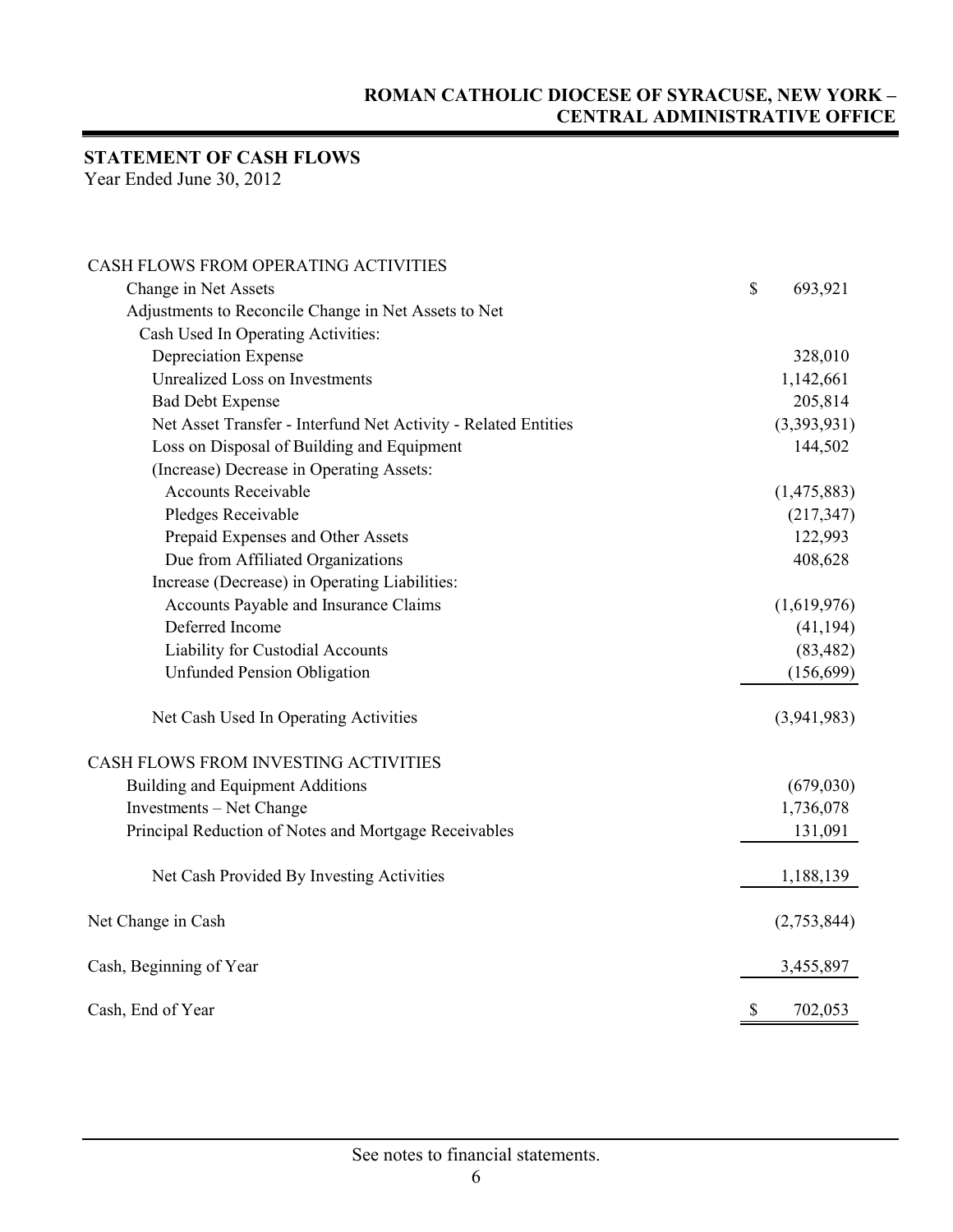#### **NOTES TO FINANCIAL STATEMENTS** June 30, 2012

#### **NOTE 1 – STANDARDS FOR REPORTING AND SIGNIFICANT ACCOUNTING POLICIES**

The financial statements of the Roman Catholic Diocese of Syracuse, New York – Central Administrative Office (the "Diocese") have been prepared in accordance with Accounting Principles and Reporting Practices for Churches and Church-Related Organizations, adopted by the National Conference of Catholic Bishops, the Leadership Conference of Women Religious, and the Conference of Major Superiors of Men.

#### **Basis of Presentation**

The financial statements include the administrative and program offices of the Roman Catholic Diocese of Syracuse. The financial statements do not include other activities of the Diocese, such as parishes, schools, cemeteries, group homes, hospitals, Catholic Charities, Foundations and other Diocesan centralized services. These activities may or may not be separately incorporated under civil law. Each is a distinct operating entity from the Diocese, maintaining separate accountability and carrying on its own services and programs.

At July 1, 2011 the Diocese created the Foundation of the Roman Catholic Diocese of Syracuse, Inc. As of July 1, 2011 the assets that had been accounted for within the Diocese's financial statements as permanently restricted endowments and temporarily restricted assets were transferred to the new Foundation and are accounted for within this new Foundation on an ongoing basis. The June 30, 2011 activity and net assets relating to the assets that were transferred to the Foundation have been extracted from the June 30, 2011 financial information presented for comparative purposes.

As of July 1, 2011 the Clerical Fund Society of the Roman Catholic Diocese of Syracuse, Inc. was separated from the Central Administrative Office and will be accounted for as a stand-alone entity. This entity accounts for the retirement, health, welfare and educational benefits of the priests of the Diocese. The June 30, 2011 net activity relating to these funds has been extracted from the Diocese's June 30, 2011 financial information presented for comparative purposes.

#### **Basis of Accounting**

The financial statements are prepared on the accrual basis of accounting. The Roman Catholic Diocese of Syracuse, New York – Central Administrative Office reports information regarding its financial position and activities according to three classes of net assets: unrestricted net assets, temporarily restricted net assets and permanently restricted net assets. There are no permanently restricted net assets as of June 30, 2012.

Temporarily restricted net assets primarily account for the activity of the Diocese's annual gifting campaign, the Diocesan Hope Appeal. Contributions to this campaign are designated to fund specific programs in the subsequent fiscal period.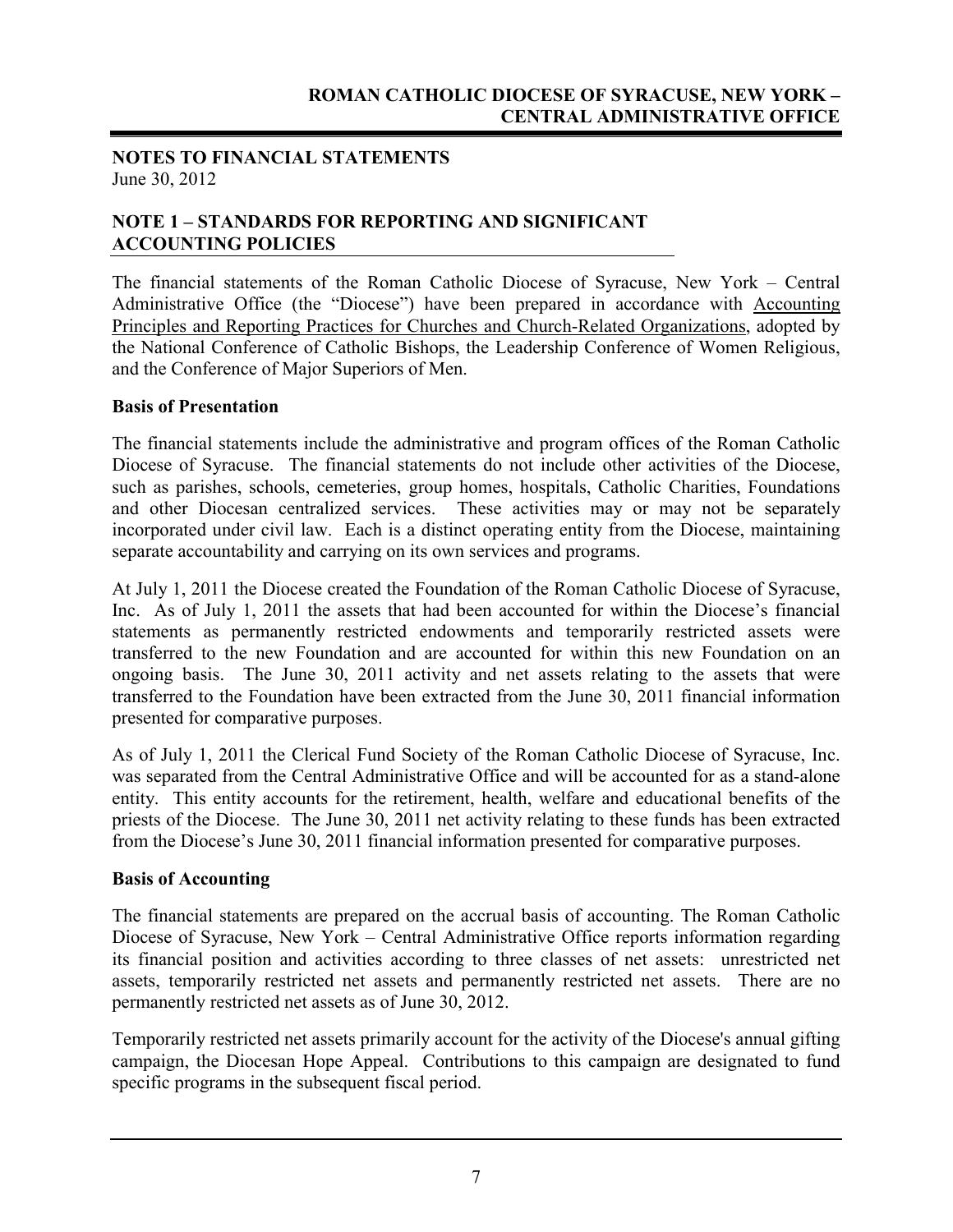#### **NOTES TO FINANCIAL STATEMENTS** June 30, 2012

#### **NOTE 1 – STANDARDS FOR REPORTING AND SIGNIFICANT ACCOUNTING POLICIES** – Continued

#### **Reclassification**

Certain reclassifications have been made to the 2011 financial statement presentation to correspond to the current year's format.

As previously stated, the June 30, 2011 activity relating to the permanently restricted endowments and temporarily restricted donations have been extracted and moved to the newly created Foundation, The Foundation of the Roman Catholic Diocese of Syracuse, Inc. The net assets that were transferred as of June 30, 2011 amounted to \$4,929,498.

In addition, the June 30, 2011 activity relating to the Clerical Fund, Priest Retirement Home Funds and the General Seminary Fund have been extracted and are now being accounted for in the newly created entity, The Clerical Fund Society of the Roman Catholic Diocese of Syracuse, New York Inc. The net assets deficit position transferred as of June 30, 2011 amounted to  $$$ (15,059,512).

#### **Investments**

The Diocese reports investments at fair value with any realized and unrealized gains and losses being reported in the statement of activities. Investments are valued at fair value at June 30, 2012 and 2011. If available, quoted market prices are used to arrive at these values. Such investments are valued at the mean bid and ask prices, as obtained from one or more market makers in these securities. Adjustments for unrealized investment income or loss are accounted for in the investment pools in which they are managed.

#### **Contributions**

The Roman Catholic Diocese of Syracuse, New York – Central Administrative Office recognizes contributions received as either unrestricted, temporarily restricted, or permanently restricted support depending on the existence and/or nature of any donor restrictions. Unconditional promises to give cash and other assets are reported at fair value at the date the promise is received, which is then treated as cost. The gifts are reported as either temporarily or permanently restricted support if they are received with donor stipulations that limit the use of the donated assets. When a donor restriction expires, that is, when a stipulated time restriction ends or purpose restriction is accomplished, temporarily restricted net assets are reclassified from restrictions. Donor-restricted contributions whose restrictions are met within the same year as received are reflected in the accompanying financial statements as unrestricted contributions.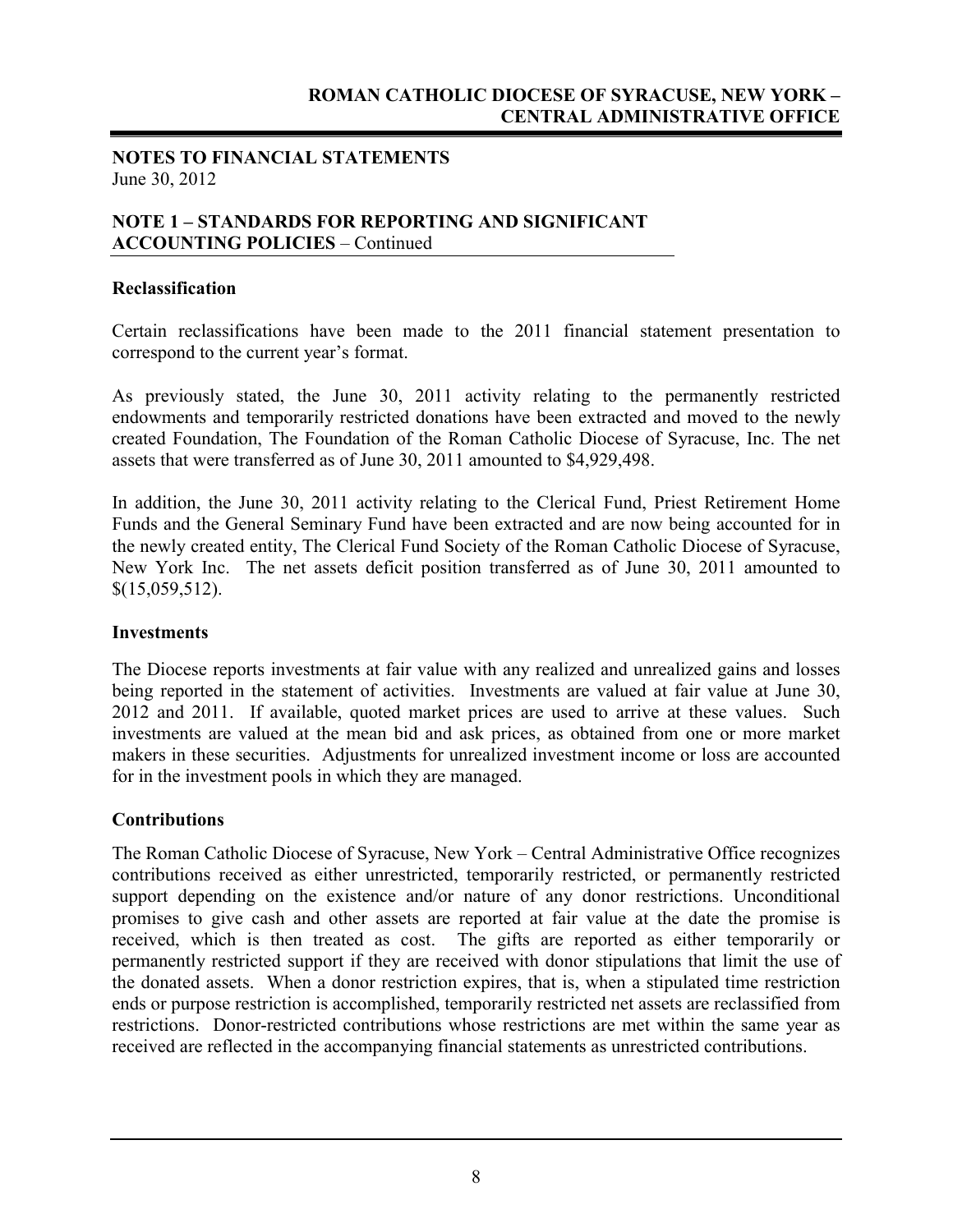#### **NOTES TO FINANCIAL STATEMENTS** June 30, 2012

#### **NOTE 1 – STANDARDS FOR REPORTING AND SIGNIFICANT ACCOUNTING POLICIES** – Continued

#### **Diocesan Hope Appeal**

The Roman Catholic Diocese of Syracuse, New York conducts an annual gifting campaign, known as the Diocesan Hope Appeal. Pledges outstanding at the end of a fiscal year are reviewed for collectability by analyzing remittances subsequent to year-end and application of collection ratios generated from prior campaigns and similar campaigns conducted throughout the country. Allowances are estimated to reflect the net pledges expected to be realized. At June 30, 2012 and 2011, the allowance for uncollectible pledges was estimated to be \$25,000 and \$56,000, respectively. Collections realized in excess of the net pledge receivable figure are recognized as income in the year collected. The annual campaigns share with individual parishes cash collections in excess of parish pledge goals. The 2011-2012 campaign provisions call for the return of 50% to 100% of collections in excess of goal to be returned to parishes. The parishes' share of excess cash collections over pledge goals is estimated to be \$103,709 and \$103,007 at June 30, 2012 and 2011, respectively.

#### **Unconditional Promises to Give**

Pledges outstanding as of June 30 consist of the following:

|                                                                   | 2012                  | 2011                  |
|-------------------------------------------------------------------|-----------------------|-----------------------|
| Diocesan Hope Appeal<br>Less: Allowance for Uncollectible Pledges | \$1,676,437<br>25,000 | \$1,459,090<br>56,000 |
| Total                                                             | 1,651,437             | 1,403,090             |

The Roman Catholic Diocese of Syracuse, New York records the net present value of long-term pledges receivable as income in the year the pledge is made. Pledges outstanding at June 30, 2012 are payable in 2013. There are no long-term pledges outstanding.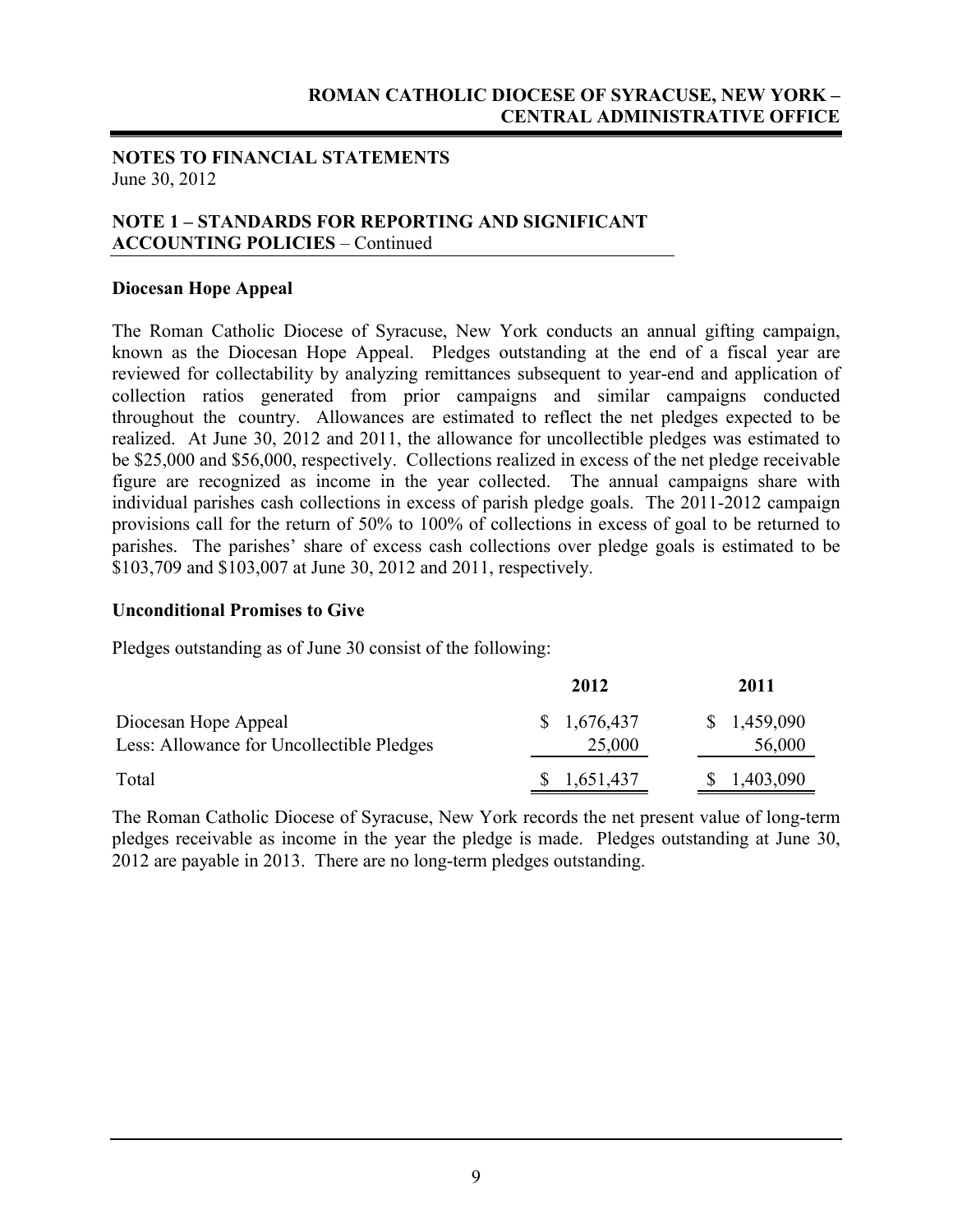#### **NOTES TO FINANCIAL STATEMENTS** June 30, 2012

#### **NOTE 1 – STANDARDS FOR REPORTING AND SIGNIFICANT ACCOUNTING POLICIES** – Continued

#### **Accounts Receivable – Net**

At June 30, 2012 and 2011, accounts receivable amounted to \$7,749,323 and \$8,020,299, respectively. A summary of these receivables and related allowances for uncollectibility is presented as follows:

|                                      | 2012        | 2011        |
|--------------------------------------|-------------|-------------|
| <b>General Receivables</b>           | \$1,735,896 | \$2,372,894 |
| <b>Insurance Premiums</b>            | 6,013,427   | 5,647,405   |
| Gross Accounts Receivable            | 7,749,323   | 8,020,299   |
| Less: Allowance for Uncollectibility | 4,190,941   | 5,700,986   |
| Total Accounts Receivable - Net      | \$3,558,382 | 2,319,313   |

An allowance for uncollectible accounts is maintained, which is based on management's assessment of the collectibility of accounts receivable.

#### **Use of Estimates**

The preparation of financial statements in conformity with generally accepted accounting principles requires management to make estimates and assumptions that affect reported amounts of assets and liabilities and disclosure of contingent assets and liabilities at the date of the financial statements and the reported amounts of revenues and expenses during the reporting period. Accordingly, actual results could differ from those estimates.

#### **Land, Buildings and Equipment**

Plant acquisitions are capitalized at cost when purchased or at fair value at date of donation. Depreciation on buildings and equipment is calculated using the straight-line method over the estimated useful life of the respective asset. All acquisitions of land, buildings and equipment in excess of \$2,000 and all expenditures for repairs and maintenance, renewals and betterments that materially prolong the useful lives of assets are capitalized. Maintenance and repairs are charged to expense when incurred.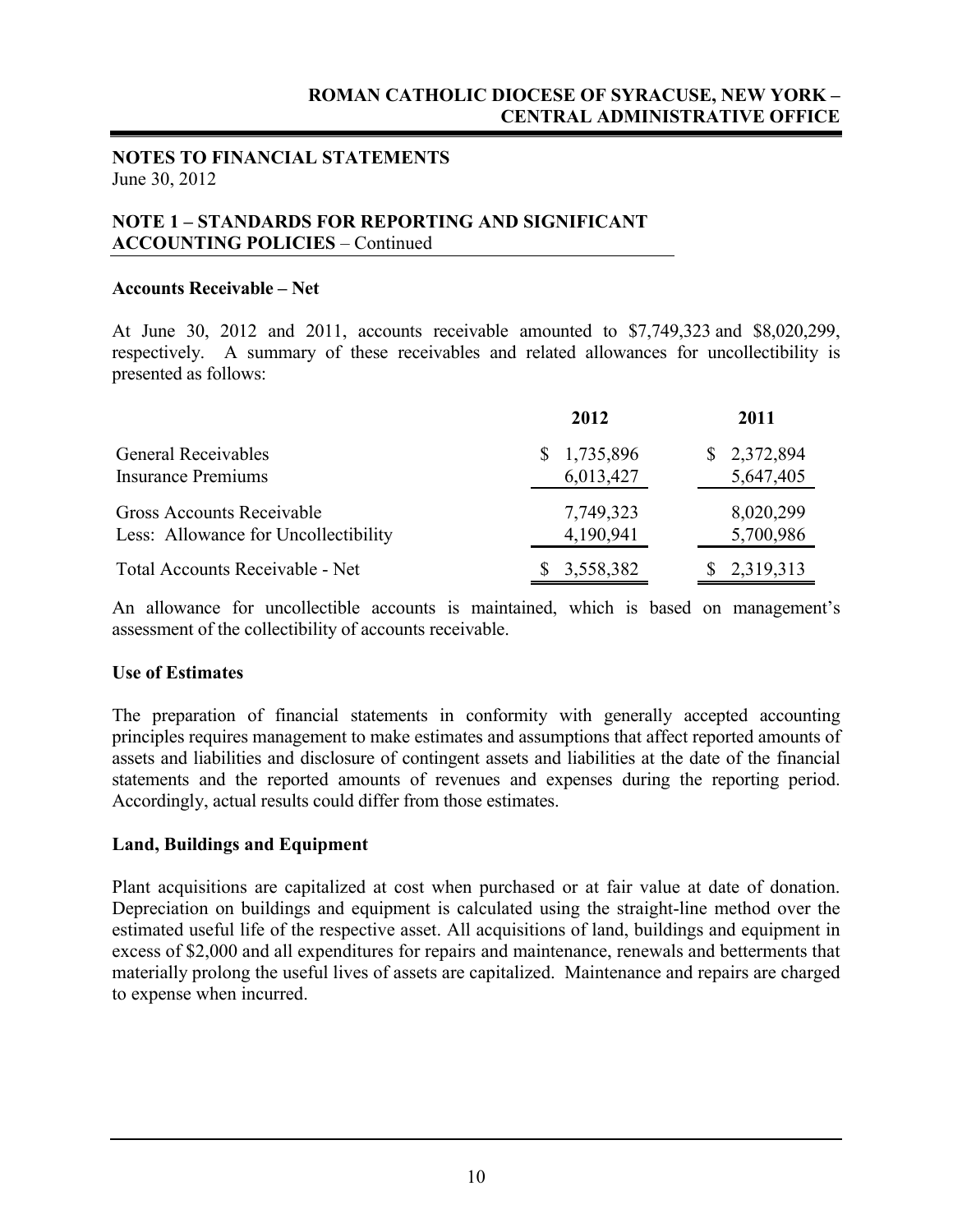#### **NOTES TO FINANCIAL STATEMENTS** June 30, 2012

#### **NOTE 1 – STANDARDS FOR REPORTING AND SIGNIFICANT ACCOUNTING POLICIES** – Continued

#### **Land, Buildings and Equipment** – Continued

The summary of land, buildings and equipment is as follows:

|                                     | 2012          | 2011          |
|-------------------------------------|---------------|---------------|
| Land and Sites for Future Parishes  | \$<br>387,917 | 387,917<br>\$ |
| Land                                | 350,000       | 350,000       |
| <b>Furniture and Fixtures</b>       | 1,108,440     | 1,301,208     |
| Buildings and Improvements          | 9,155,900     | 9,741,835     |
| Equipment                           | 209,754       | 955,015       |
| Automobiles                         | 165,007       | 208,368       |
| Total Land, Buildings and Equipment | 11,377,018    | 12,944,343    |
| Less: Accumulated Depreciation      | 8,760,529     | 10,534,672    |
| Net Land, Buildings and Equipment   | 2,616,489     | 2,409,671     |

Depreciation expense for the years ended June 30, 2012 and 2011 totaled \$328,010 and \$254,215, respectively.

#### **Risks and Uncertainties**

Investments are exposes to various risks, such as interest rate, market and credit risks. Due to the level of risk associated with certain investment securities and obligations and the level of uncertainty related to changes in the value of these investments, it is at least reasonably possible that changes in risk in the near term would materially affect the amounts reported in the statement of financial position and the statement of activities.

#### **Cash Flows**

For purposes of the statement of cash flows, the Diocese uses the indirect method of reporting net cash flows from operating activities and considers all short-term investments with an original maturity of three months or less to be cash equivalents. At June 30, 2012 and 2011, there were no cash equivalents included in cash.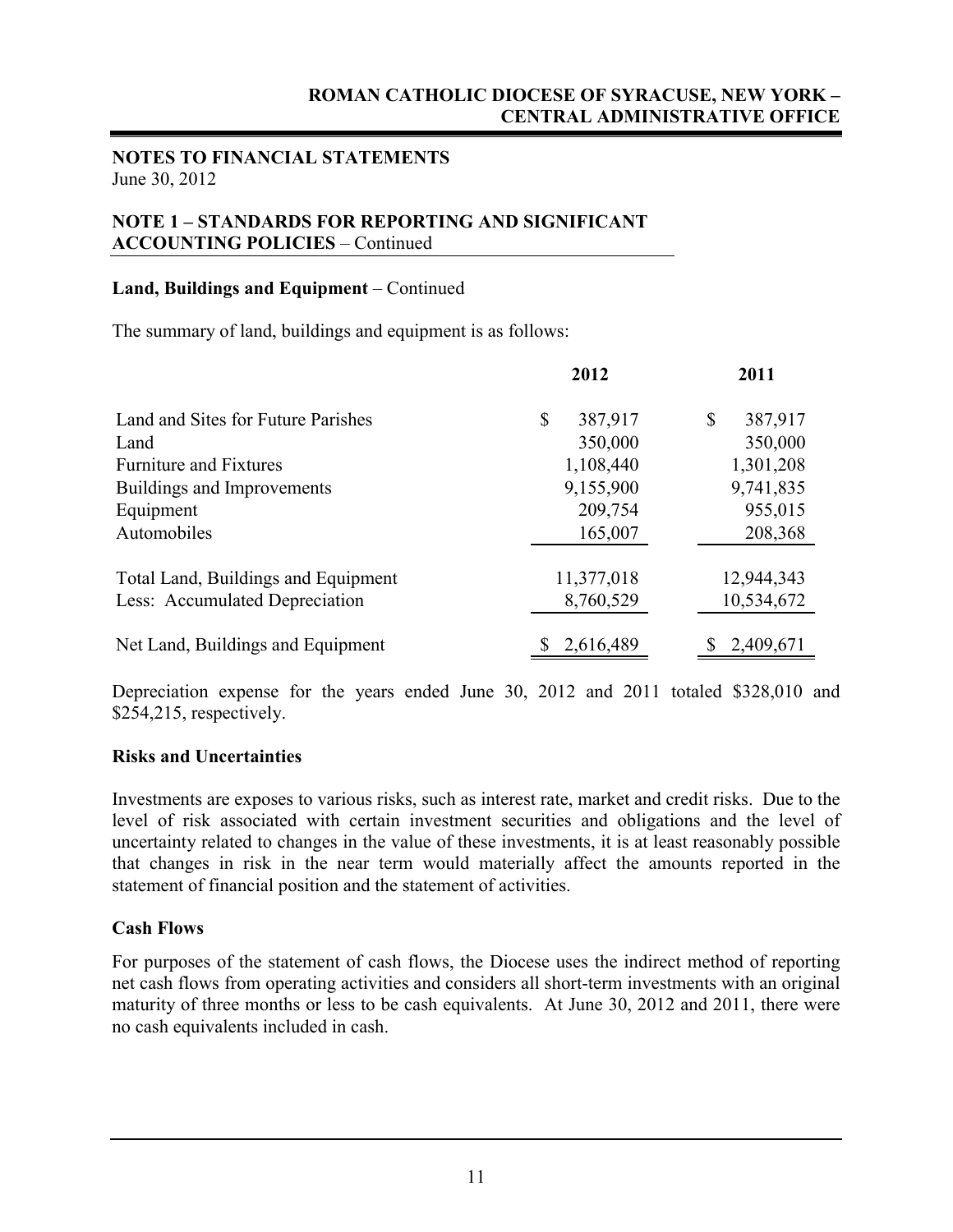#### **NOTES TO FINANCIAL STATEMENTS** June 30, 2012

#### **NOTE 1 – STANDARDS FOR REPORTING AND SIGNIFICANT ACCOUNTING POLICIES** – Continued

#### **Contributed Services**

Contributions of services are recognized as revenues if the services received create or enhance nonfinancial assets (primarily property or other tangible assets) or require specialized skills, are provided by individuals possessing those skills would typically need to be purchased if not provided by the donation. Services donated to the Diocese generally include management functions performed by members of the clergy and various religious communities. Clergy and religious employees of the Central Administrative Office receive a monthly support payment. Contributed services of clergy and religious personnel are not deemed to have a material monetary effect on the financial statements and have not been recognized as contributions in-kind and monthly support payment expense.

#### **Pension Plans**

Employees of the Central Administrative Office are participants within the Diocese of Syracuse Pension Plan. This plan is noncontributory and covers lay employees of the Diocese, its affiliated organizations and parish units who meet certain minimum service requirements. The Central Administrative Office's annual contribution to the Diocesan plan for the years ended June 30, 2012 and 2011 was \$193,181 and \$180,186, respectively.

#### **Tax Exempt Status**

No provision for income taxes is required since the Diocese is exempt from federal income tax under provisions of Section  $501(c)(3)$  of the Internal Revenue Code. Accordingly, and under similar requirements of New York State law, no provision has been made for federal or state taxes.

Management is not aware of any unrelated business activities that may be subject to unrelated business income tax or any activities that would jeopardize the Diocese's tax exempt status.

#### **Subsequent Events**

Management has evaluated subsequent events through October 31, 2012, which is the date the financial statements were available to be issued.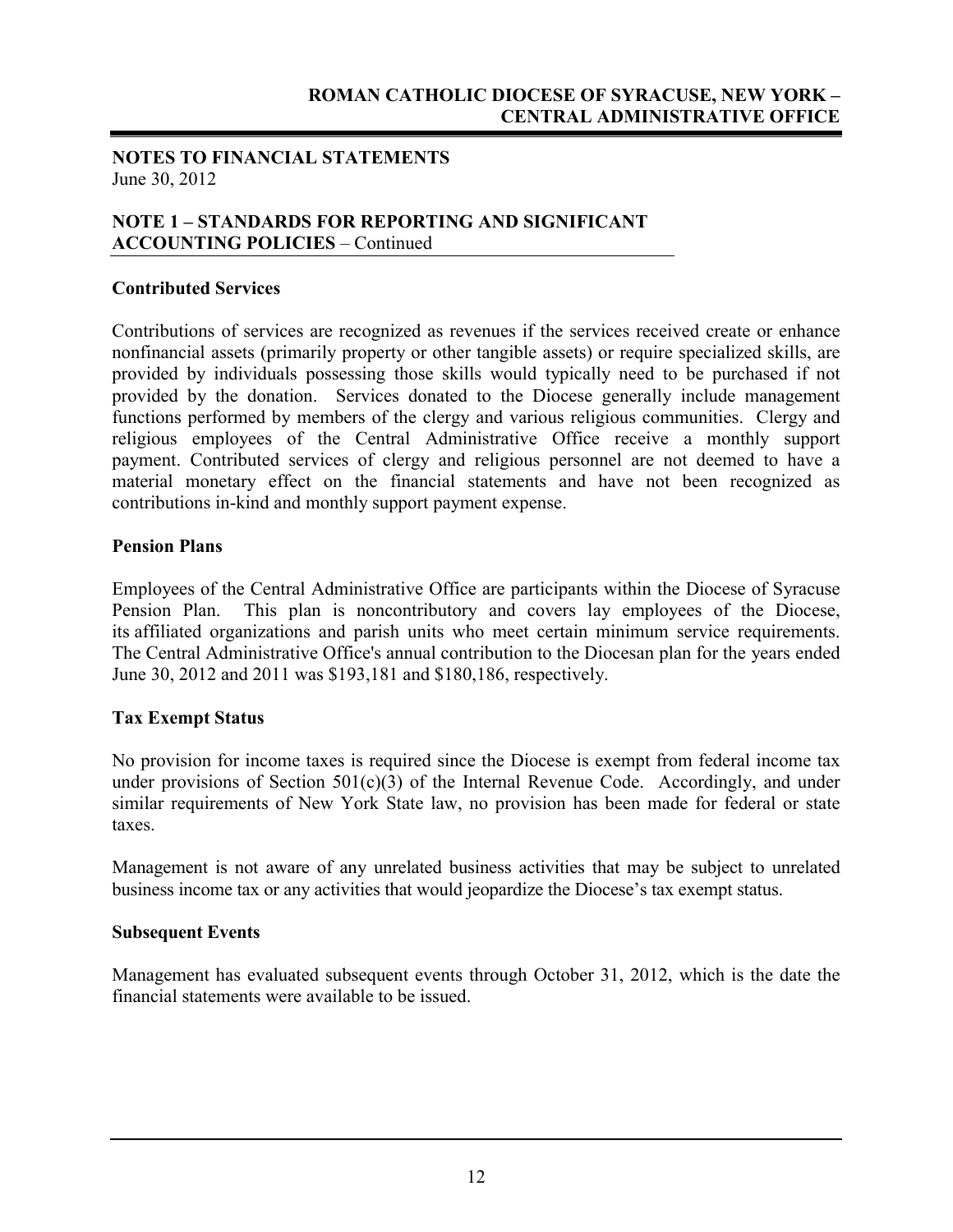#### **NOTES TO FINANCIAL STATEMENTS** June 30, 2012

#### **NOTE 2 – INVESTMENTS**

The Roman Catholic Diocese of Syracuse, New York – Central Administrative Office investments consist of corporate equity securities, government and corporate debt securities, debt security mutual funds and cash equivalents. These investments are subject to market and credit risks due to changes in market conditions and interest rates. Common stock is subject to market value changes associated with publicly held equity securities. Government and corporate debt security investment values will fluctuate due to interest rate changes. The Diocese utilizes the services of outside money managers for the majority of its investments.

Investments by category and net asset class are summarized below:

|                                                    | <b>Market</b>           |                           |  |
|----------------------------------------------------|-------------------------|---------------------------|--|
|                                                    | 2012                    | 2011                      |  |
| Cash Equivalents                                   | $\mathbb{S}$<br>876,504 | $\mathbb{S}$<br>1,091,760 |  |
| <b>Equity Securities</b>                           | 19,683,491              | 18,753,298                |  |
| Governmental and Corporate Bonds                   | 7,979,187               | 10,677,019                |  |
| <b>Mutual Funds</b>                                | $\theta$                | 913,240                   |  |
| Other Investments                                  | 851,329                 | 833,933                   |  |
| Total                                              | \$29,390,511            | \$32,269,250              |  |
| Unrestricted                                       | \$29,390,511            | \$32,269,250              |  |
| Net investment activity consists of the following: | 2012                    | 2011                      |  |
|                                                    |                         |                           |  |
| Dividends and Interest                             | $\mathbb{S}$<br>720,740 | 1,786,070<br>\$           |  |
| Realized Gains, at Original Cost                   | 249,514                 | 2,864,791                 |  |
| <b>Unrealized Gains (Losses)</b>                   | (1,142,661)             | 1,990,641                 |  |
| Total                                              | \$<br>(172, 407)        | 6,641,502<br>\$           |  |

Total fees paid to investment managers amounted to \$128,621 and \$279,771 as of June 30, 2012 and 2011, respectively. These fees are included in supporting services on the statement of activities.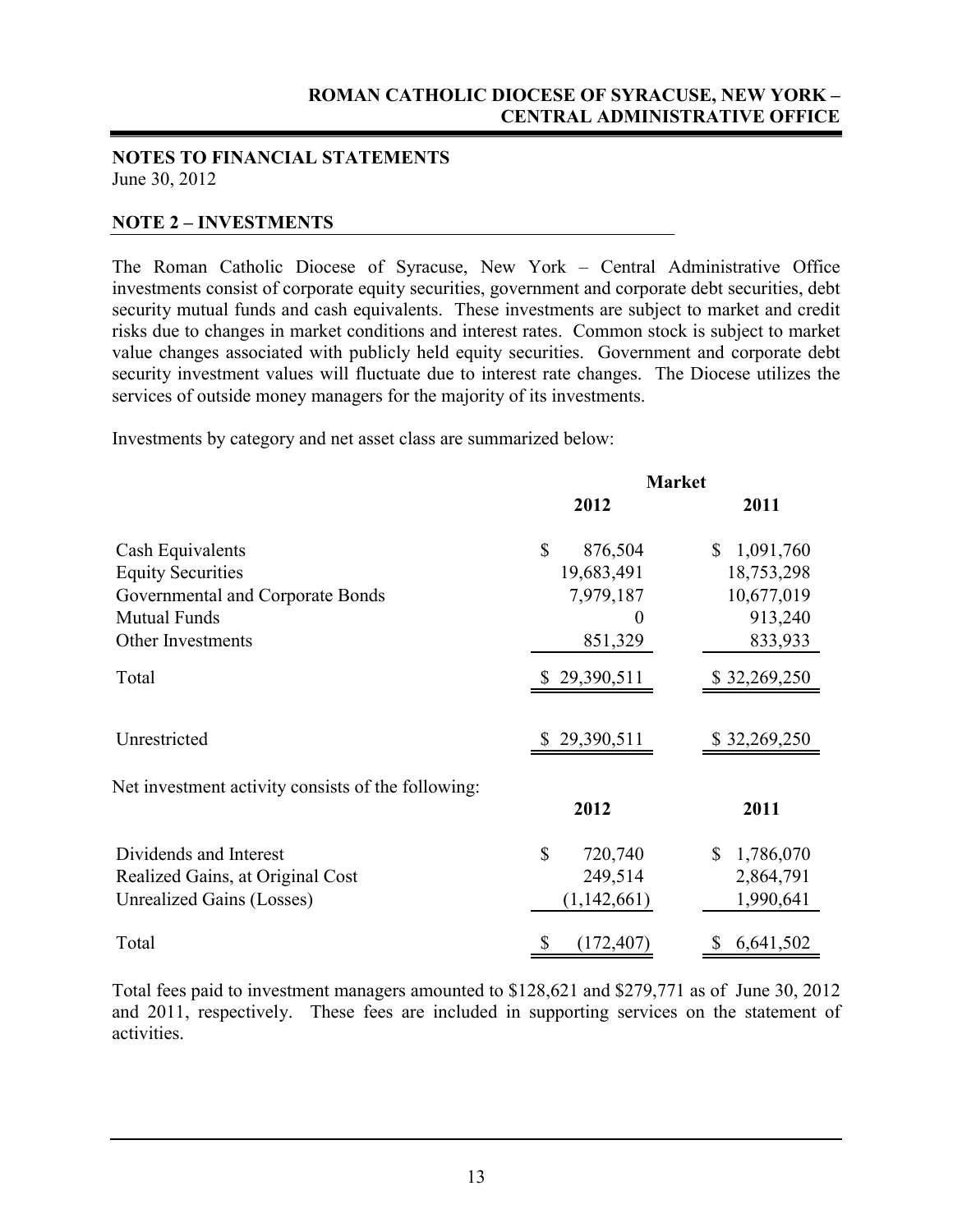#### **NOTES TO FINANCIAL STATEMENTS** June 30, 2012

#### **NOTE 2 – INVESTMENTS –** Continued

#### **Fair Value Measurements**

The Diocese has adopted the provisions of an accounting standard, which pertains to certain statement of financial position items measured at fair value on a recurring basis and defines fair value, establishes a framework for measuring fair value and expands disclosures about such measurements. Fair value is defined as the price that would be received to sell an asset or paid to transfer a liability (i.e. the "exit price") in an orderly transaction between market participants at the measurement date. Generally accepted accounting principles establish a hierarchy for inputs used in measuring fair value that maximized the use of observable inputs and minimizes the use of unobservable inputs by requiring that the observable inputs be used when available. Observable inputs are inputs that market participants would use in pricing the asset or liability developed based on market data obtained from sources independent of the Diocese. Unobservable inputs are inputs that reflect the Diocese's assumptions about the assumptions market participants would use in pricing the asset or liability developed based on the best information available in the circumstances.

The three levels of inputs used to measure fair value are as follows: Level 1 – Quoted prices in active markets for identical assets or liabilities; Level 2 – Observable inputs other than quoted prices included in Level 1, such as quoted prices for similar assets and liabilities in active markets; quoted prices for identical or similar assets and liabilities in markets that are not active; or other inputs that are observable or can be corroborated by observable market data; and Level 3 – Unobservable inputs that are supported by little or no market activity and that are significant to the fair value of the assets or liabilities. This includes certain pricing models, discounted cash flow methodologies and similar techniques that use significant unobservable inputs.

The assets or liabilities fair value measurement level within the fair value hierarchy is based on the lowest level of any input that is significant to the fair value measurement. Valuation techniques used need to maximize the use of observable inputs and minimize the use or unobservable inputs.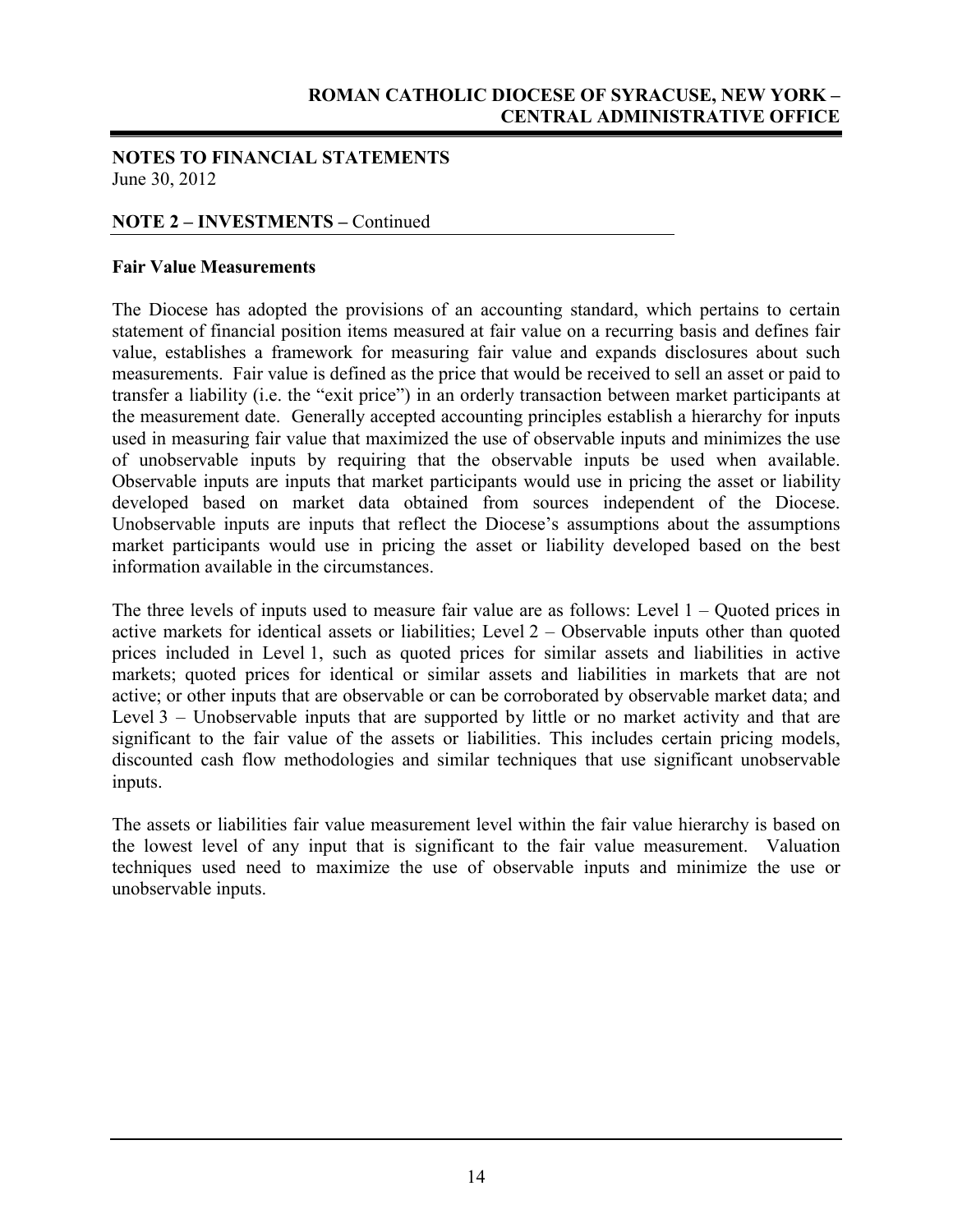#### **NOTES TO FINANCIAL STATEMENTS** June 30, 2012

#### **NOTE 2 – INVESTMENTS** – Continued

#### **Fair Value Measurements** – Continued

Assets measured at fair value on a recurring basis are summarized below by input level:

| June 30, 2012                                              |              |                  |              |                   |              |                                          |
|------------------------------------------------------------|--------------|------------------|--------------|-------------------|--------------|------------------------------------------|
| <b>Description</b>                                         |              | Level 1          |              | Level 3           |              | <b>Fair Value</b><br><b>Measurements</b> |
| Cash                                                       | $\mathbb{S}$ | 876,492          | \$           | $\boldsymbol{0}$  | \$           | 876,492                                  |
| <b>Equity Securities</b>                                   |              | 19,683,491       |              | $\boldsymbol{0}$  |              | 19,683,491                               |
| Government and Agency Fixed Income                         |              | 2,298,361        |              | $\boldsymbol{0}$  |              | 2,298,361                                |
| Money Market                                               |              | $\theta$         |              | $\theta$          |              | $\Omega$                                 |
| Corporate Bonds                                            |              | 5,680,838        |              | $\theta$          |              | 5,680,838                                |
| <b>Index Mutual Funds</b>                                  |              | $\theta$         |              | $\theta$          |              |                                          |
| <b>Other Assets</b>                                        |              | $\boldsymbol{0}$ |              | 851,329           |              | 851,329                                  |
| Total                                                      |              | 28,539,182       | \$           | 851,329           |              | 29,390,511                               |
|                                                            |              | June 30, 2011    |              |                   |              |                                          |
|                                                            |              |                  |              |                   |              | <b>Fair Value</b>                        |
| <b>Description</b>                                         |              | Level 1          |              | Level 3           |              | <b>Measurements</b>                      |
| Cash                                                       | $\mathbb{S}$ | 240,635          | \$           | $\theta$          | $\mathbb{S}$ | 240,635                                  |
| <b>Equity Securities</b>                                   |              | 18,753,297       |              | $\boldsymbol{0}$  |              | 18,753,297                               |
| Government and Agency Fixed Income                         |              | 5,282,717        |              | $\boldsymbol{0}$  |              | 5,282,717                                |
| Money Market                                               |              | 925,895          |              | $\theta$          |              | 925,895                                  |
| Corporate Bonds                                            |              | 5,319,533        |              | $\theta$          |              | 5,319,533                                |
| <b>Index Mutual Funds</b>                                  |              | 913,238          |              | $\overline{0}$    |              | 913,238                                  |
| <b>Other Assets</b>                                        |              | $\overline{0}$   |              | 833,935           |              | 833,935                                  |
| Total                                                      |              | 31,435,315       | \$           | 833,935           | $\mathbb{S}$ | 32,269,250                               |
| Following is a summary of activity in Level 3 Investments: |              |                  |              |                   |              |                                          |
| Level 3 Investments - June 30, 2011<br>Net Invest Activity |              |                  | $\mathbb{S}$ | 833,935<br>17,394 |              |                                          |
| Level 3 Investments - June 30, 2012                        |              |                  | \$           | 851,329           |              |                                          |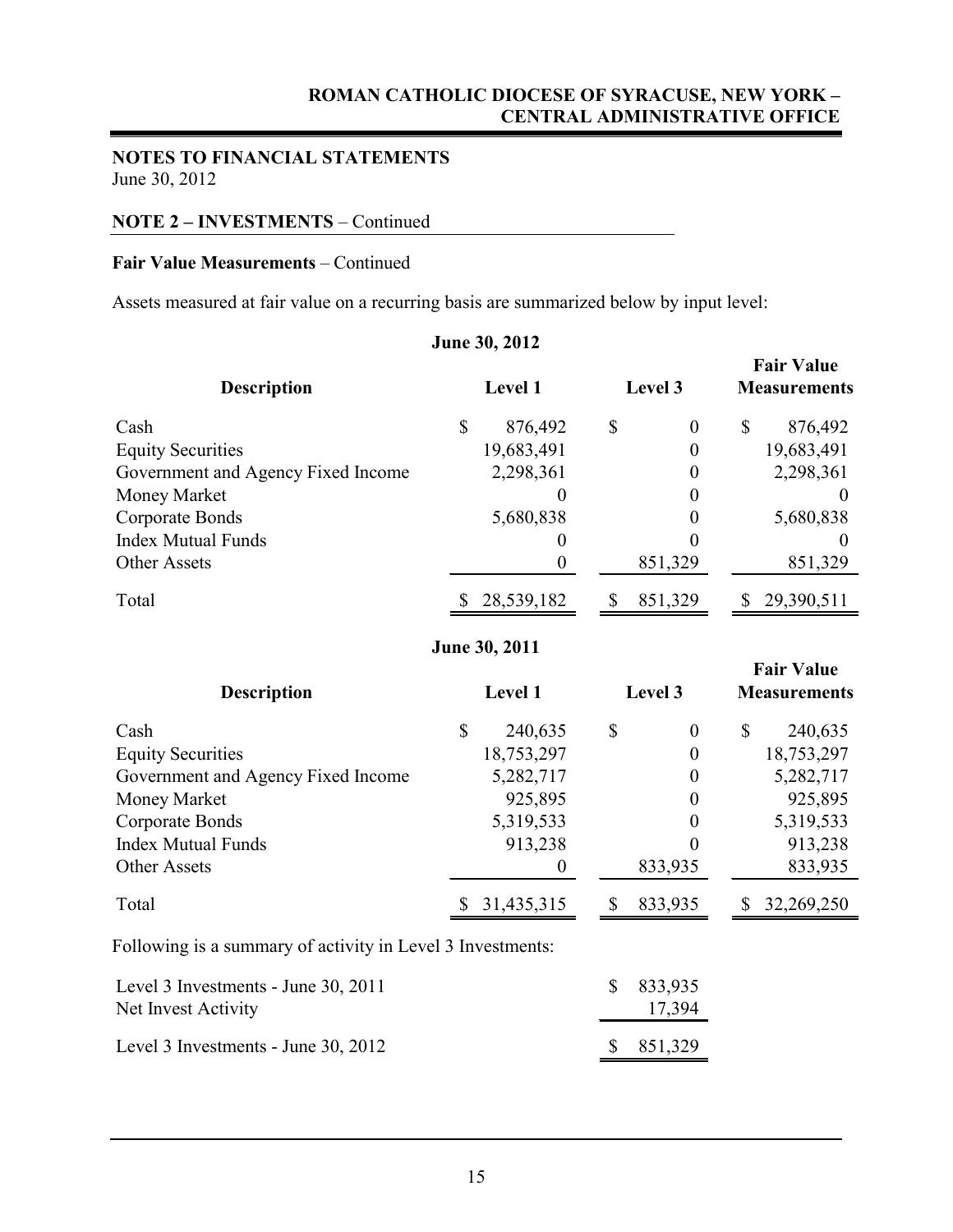#### **NOTES TO FINANCIAL STATEMENTS** June 30, 2012

#### **NOTE 3 – MORTGAGES AND NOTES RECEIVABLE**

A summary of mortgages and notes receivable are presented as follows:

|                                                                                     | 2012      | 2011      |
|-------------------------------------------------------------------------------------|-----------|-----------|
| Loans to Diocesan Organizations at Various<br>Interest Rates and Terms of Repayment | 1,642,375 | 1,803,613 |
| Less: Allowance for Uncollectible Loans                                             | 1,642,375 | 1,672,222 |
| Total                                                                               | $\theta$  | 131,391   |

#### **NOTE 4 – INSURANCE FUNDING**

The Roman Catholic Diocese of Syracuse, New York maintains self-insurance plans for property and general liability, workers' compensation, disability, unemployment compensation and health care insurance for participating Diocesan entities. Each Diocesan entity is charged its share of the estimated costs of claims, administration fees and excess coverage insurance policy premiums.

The self-insurance plan for property and general liability coverage includes an excess of loss insurance coverage purchased from outside insurance carriers. Generally, amounts are recoverable under this coverage after the amount of a specific claim has exceeded a specified retention limit.

Accrued liabilities of \$4,329,158 and \$7,190,695 have been established to cover 2012-11 and 2011-10 claims in the various self-insured programs incurred prior to June 30, 2012 and 2011, respectively, but not yet paid.

Reserve estimates for reported claims are determined by evaluation of individual reported claims by the Plan Administrator. No reserve estimates for claims incurred but not reported have been included in the 2012 or 2011 year end accruals or reserve balances. Procedures for establishing the resulting liabilities are periodically reviewed and updated. Any adjustments resulting there from are reflected in current operations.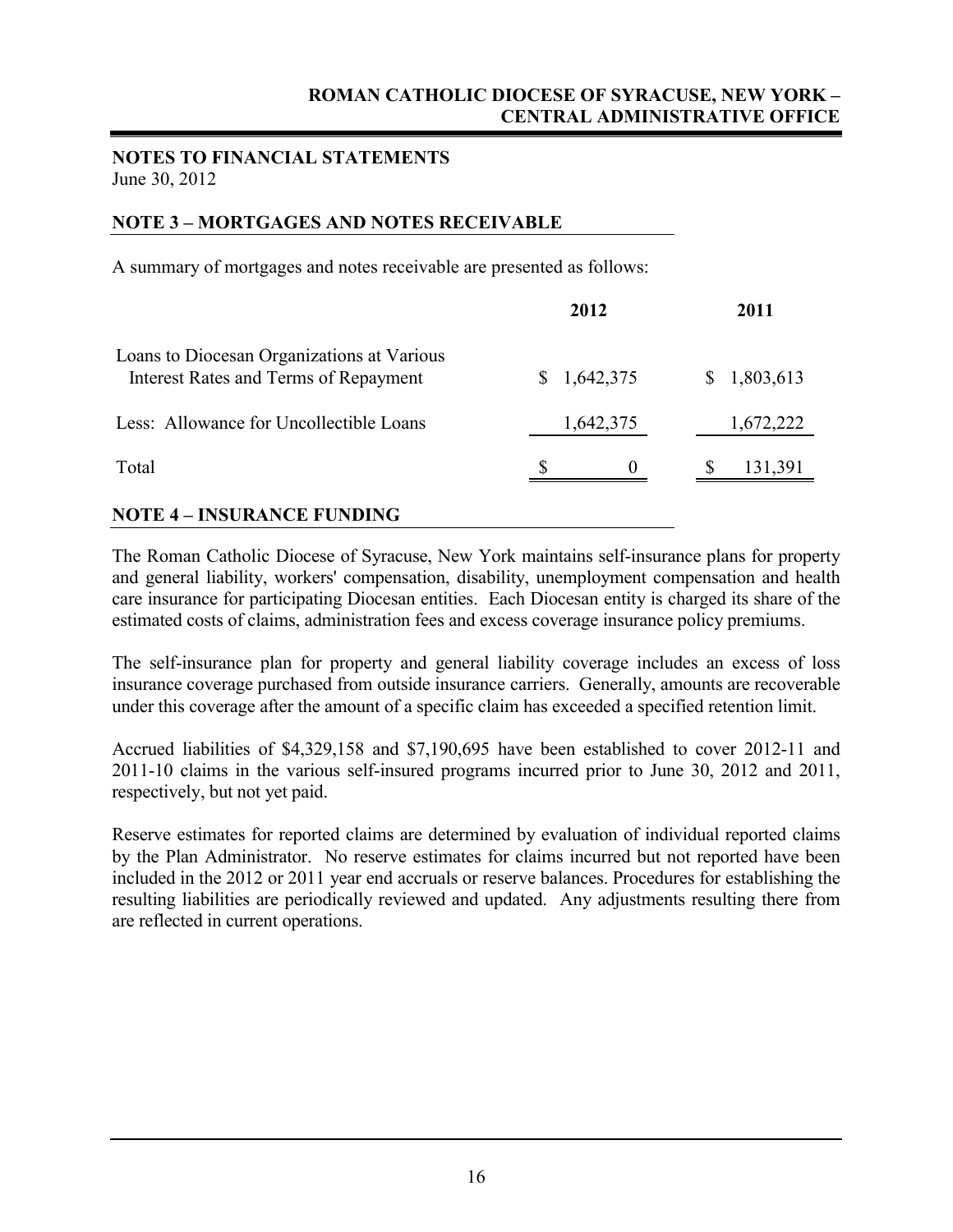#### **NOTES TO FINANCIAL STATEMENTS** June 30, 2012

#### **NOTE 5 – FINANCIAL INSTRUMENTS**

#### **Concentrations of Credit Risk**

Financial instruments that potentially subject the Roman Catholic Diocese of Syracuse, New York – Central Administrative Office to concentrations of credit risk consist principally of cash, accounts receivable, investments, accounts payable, accrued liabilities and Diocesan loans. All financial instruments are held for purposes other than trading. The following methods and assumptions were used to estimate the fair value of each instrument for which it is practicable to estimate that value. The fair values of cash, receivables, and accounts payable and accrued expenses approximate their carrying amounts as reflected in the statement of financial position due to their short-term availability, maturity, and settlement.

The Roman Catholic Diocese of Syracuse, New York – Central Administrative Office places its operating cash holdings with several financial institutions and thus all cash held in excess of the FDIC insurable limit is subject to the solvency of those particular financial institutions. The FDIC insurable limit for interest bearing accounts is \$250,000 per depositor. The insurable limit for non-interest bearing accounts is unlimited coverage through December 31, 2012. From time to time throughout the year bank balances exceeded insurance limits and management considered those circumstances to be a normal business risk. Concentrations of credit risk with respect to tuition receivable are limited due to dispersion among numerous individuals.

The Diocese monitors its cash position and deposits money only in institutions with strong financial position and which have been identified as having a top ranking by an independent rating service. Investments at brokerage houses as of June 30, 2012 and 2011 totaled approximately \$28,539,182 and \$31,435,315, respectively. Insurance coverage on these balances varies according to the extent of coverage established by each institution.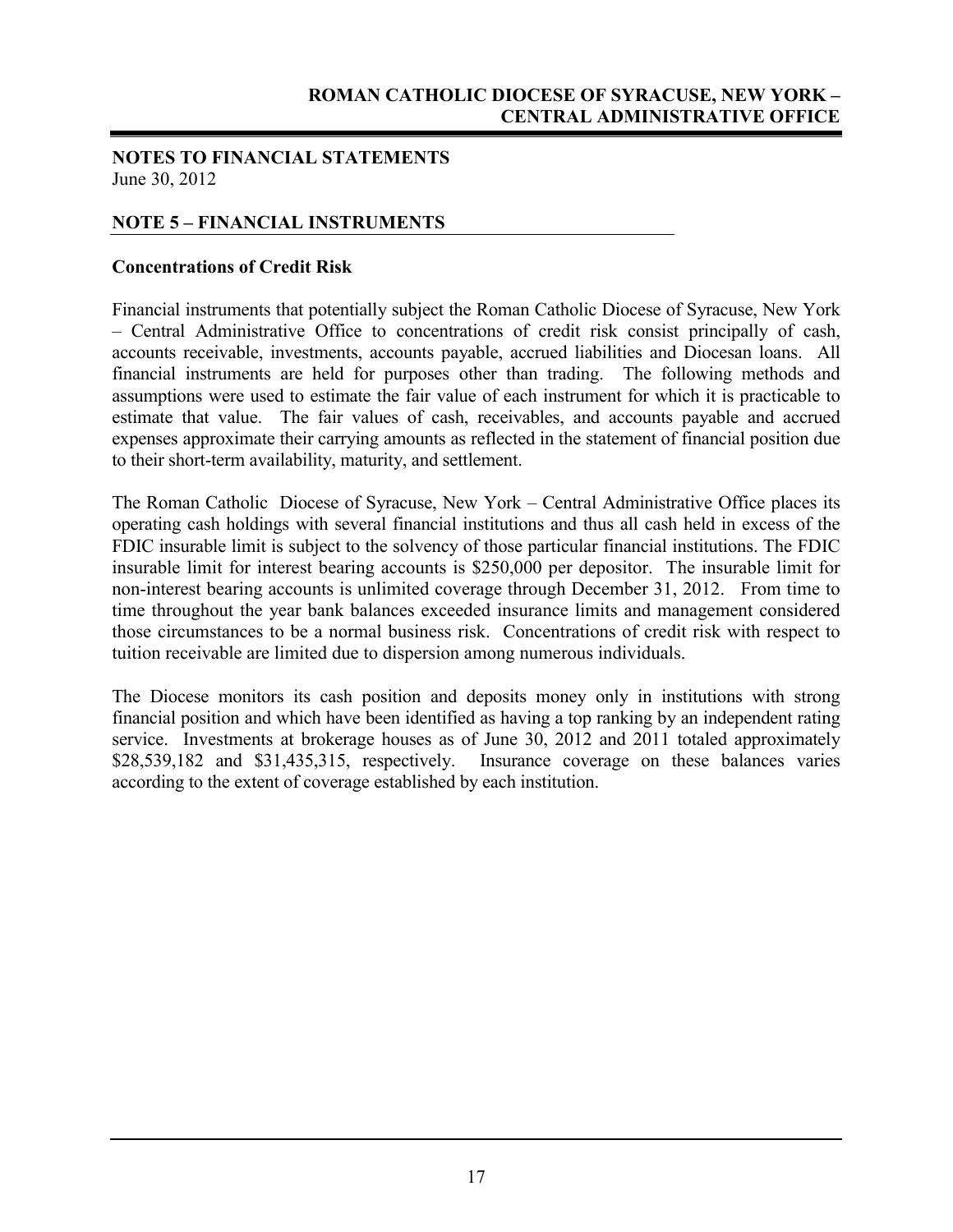#### **NOTES TO FINANCIAL STATEMENTS** June 30, 2012

#### **NOTE 5 – FINANCIAL INSTRUMENTS** – Continued

#### **Concentrations of Credit Risk –** Continued

#### Off-Balance Sheet Risks and Guarantees

Loans to parishes and affiliated organizations total \$1,642,375 at June 30, 2012 (\$1,803,613 in 2011). Most of these loans are unsecured. Receivables for insurance programs and other services are uncollateralized. Like the Diocesan loans, the payment of these outstanding balances is dependent upon the financial strength of the borrower/customer.

The Diocese has assumed off-balance sheet risk by extending unconditional guarantees with regard to the following transactions:

- The Diocese has a \$5,300,000 letter of credit with a local financial institution for security to operate the self-insurance programs for workers' compensation and unemployment insurance.
- The D.W. Barry Foundation is a foundation affiliated with the Roman Catholic Diocese of Syracuse, New York. The Diocese is holding an investment in the Foundation in the amount of \$627,366 (\$613,298 in 2011).
- The Diocese is a guarantor on an installment loan that is directly held by a Diocesan parish. The proceeds of this loan were used to construct a parish ministry center. The loan is payable over a ten year period. The balance of this loan as of June 30, 2012 amounted to \$398,801 (\$482,852 in 2011).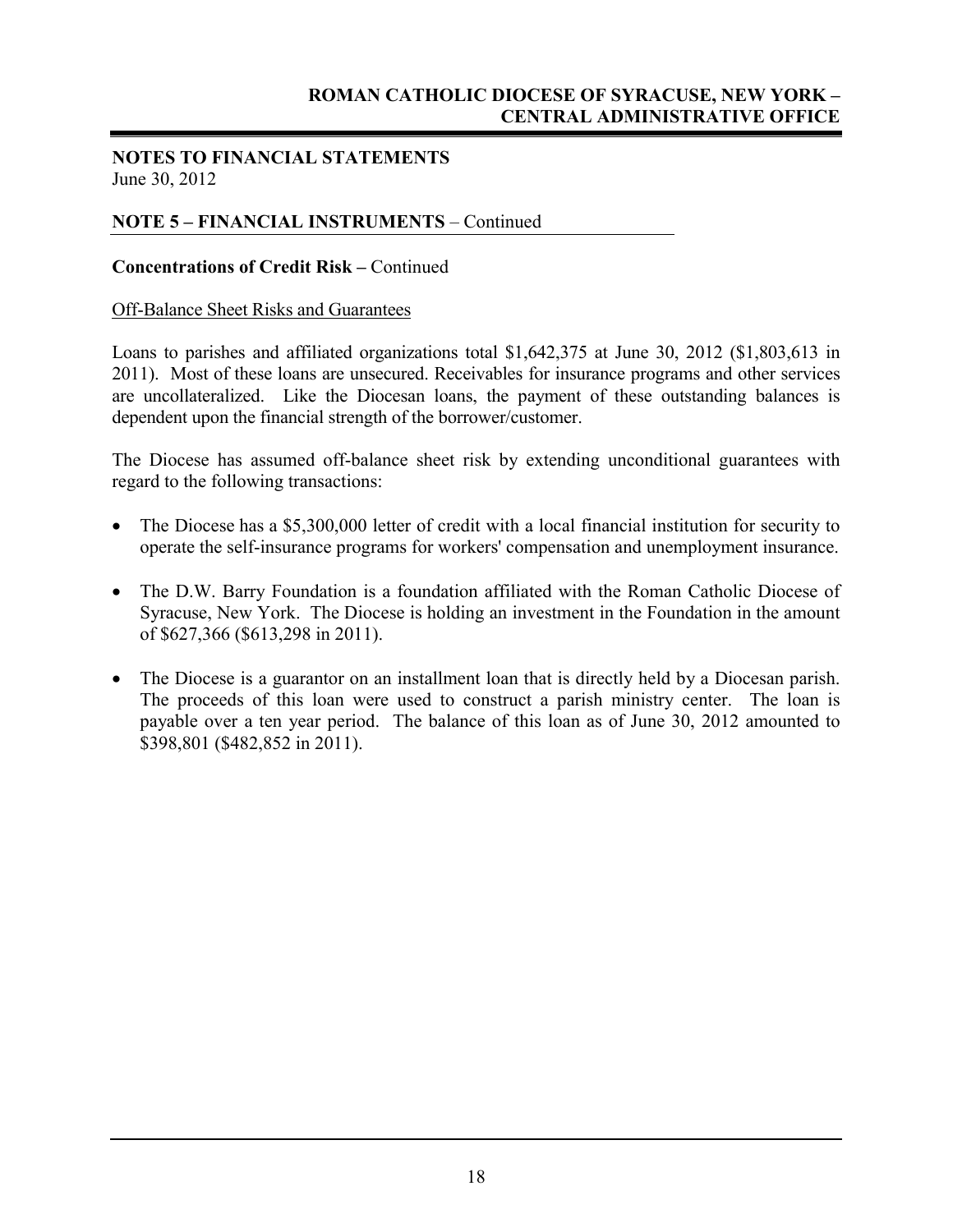#### **NOTES TO FINANCIAL STATEMENTS** June 30, 2012

#### **NOTE 6 – RELATED PARTY TRANSACTIONS**

#### **Heritage Campaign, Inc.**

The Development Office of the Roman Catholic Diocese of Syracuse, New York conducted a major capital campaign designated as the Heritage Campaign. Heritage Campaign Inc. is a standalone entity created to account for the investment of the resources and the expenditure of funds according to the plan set forth by the Campaign's case statement objectives. The Roman Catholic Diocese of Syracuse, New York owes \$-0- to the Campaign at June 30, 2012 (\$6,803 in 2011) for stock gifts received by the Diocese on behalf of the Heritage Campaign, the proceeds of which will be transferred by the Diocese once the stocks are redeemed.

#### **Joseph O'Keefe, Inc.**

Joseph O'Keefe, Inc. was established as a holding company for Catholic Charities properties. The corporation was dissolved in March 2012. The Corporation owned property and a building that it rented to Catholic Charities of Cortland County. The Diocese advanced money to the Corporation to fund the purchase of the property and building. This loan was a ten-year, six percent loan with yearly interest and principal payments of \$11,990, which was paid in full during 2011.

#### **Christ the King Retreat House**

Christ the King Retreat House owns property and a building used as a retreat facility. The organization is owned 100% by the Roman Catholic Diocese of Syracuse, New York and the investment in the organization is carried in the investment pool utilizing the equity basis of valuation. The total invested in the property has aggregated \$692,000 over the years. Total receivable due from Christ the King Retreat House at June 30, 2012 amounted to \$400,044 (\$283,198 in 2011).

#### **Syracuse Catholic Press Association, Inc.**

Syracuse Catholic Press Association, Inc. is responsible for the publication of the Diocesan newspaper and is separately incorporated with the Diocese as the sole shareholder. Advances of \$306,987 as of June 30, 2012 (\$260,639 in 2011) have been made in prior years to the Syracuse Catholic Press Association, Inc.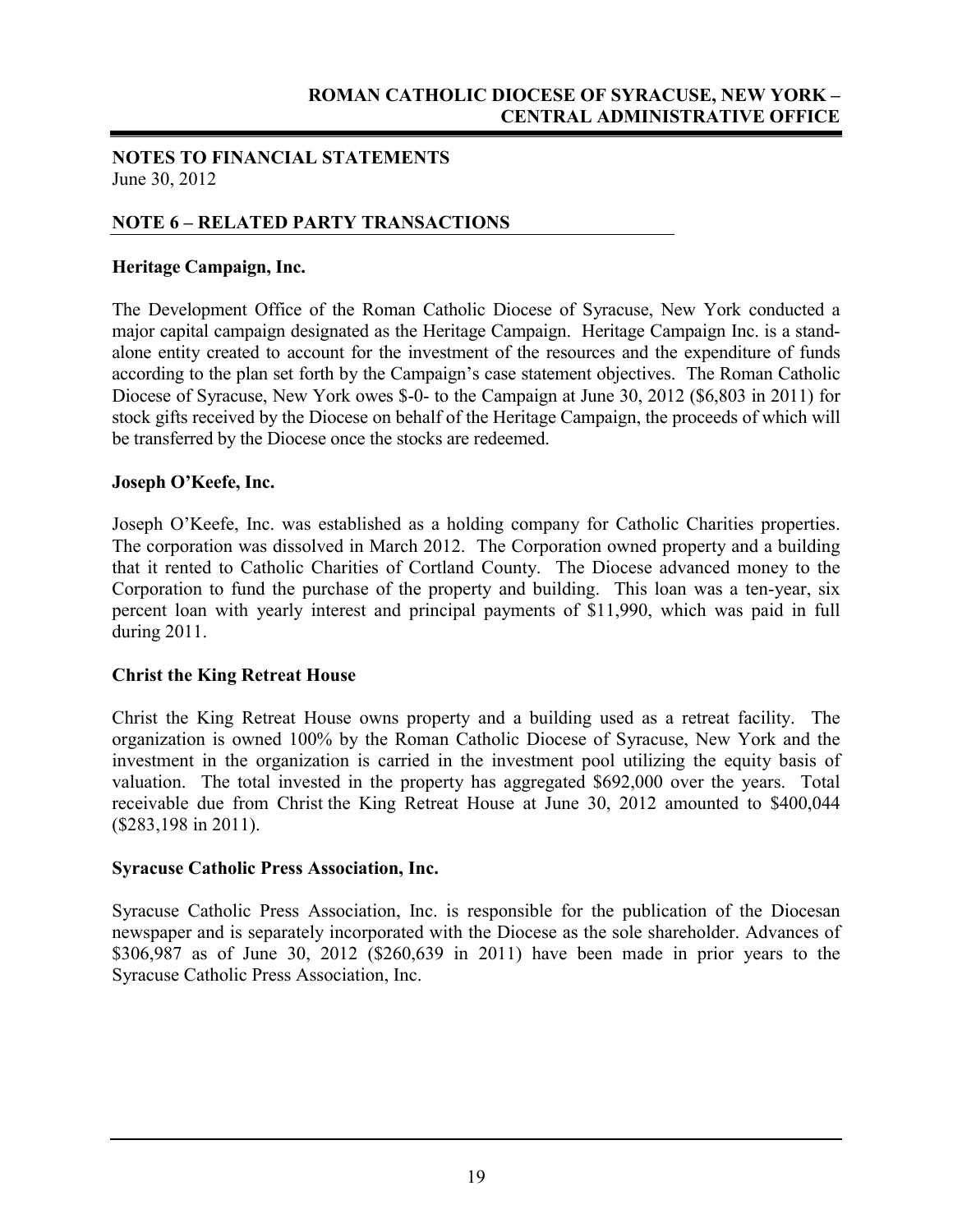#### **NOTES TO FINANCIAL STATEMENTS** June 30, 2012

#### **NOTE 7 – LITIGATIONS AND CLAIMS**

The Roman Catholic Diocese of Syracuse, New York is currently defending three lawsuits relating to either alleged acts of misconduct or associated investigations. The aggregate monetary demands associated with the active pending cases is less than one million dollars, although demands have not been made in each case. It is the intent of the Diocese to vigorously defend itself in each individual case. The pending lawsuits remain in various stages of the litigation process and no assessment can be made at this time as to the probable outcomes.

The Diocese is party to several property and casualty claims and litigations brought against entities that participate in the Property Self-Insurance Program. These claims and litigations are at various stages of the legal process. Legal counsel cannot determine the extent of any liability to the Diocese. As part of the self-insurance administration, each claim is assigned an estimated reserve figure, which is included as part of the designated portion of the Property Self-Insurance net asset balance. The various wrap-around-insurance coverage within the self-insurance fund is also available to settle potentially large claims.

#### **NOTE 8 – LEASES**

The Diocese leases three vehicles and copy machines under operating leases expiring in various years through March 2013. Future minimum lease payments in 2013 will \$8,208. Total lease expense for June 30, 2012 and 2011 amounted to \$17,712 and \$25,152, respectively.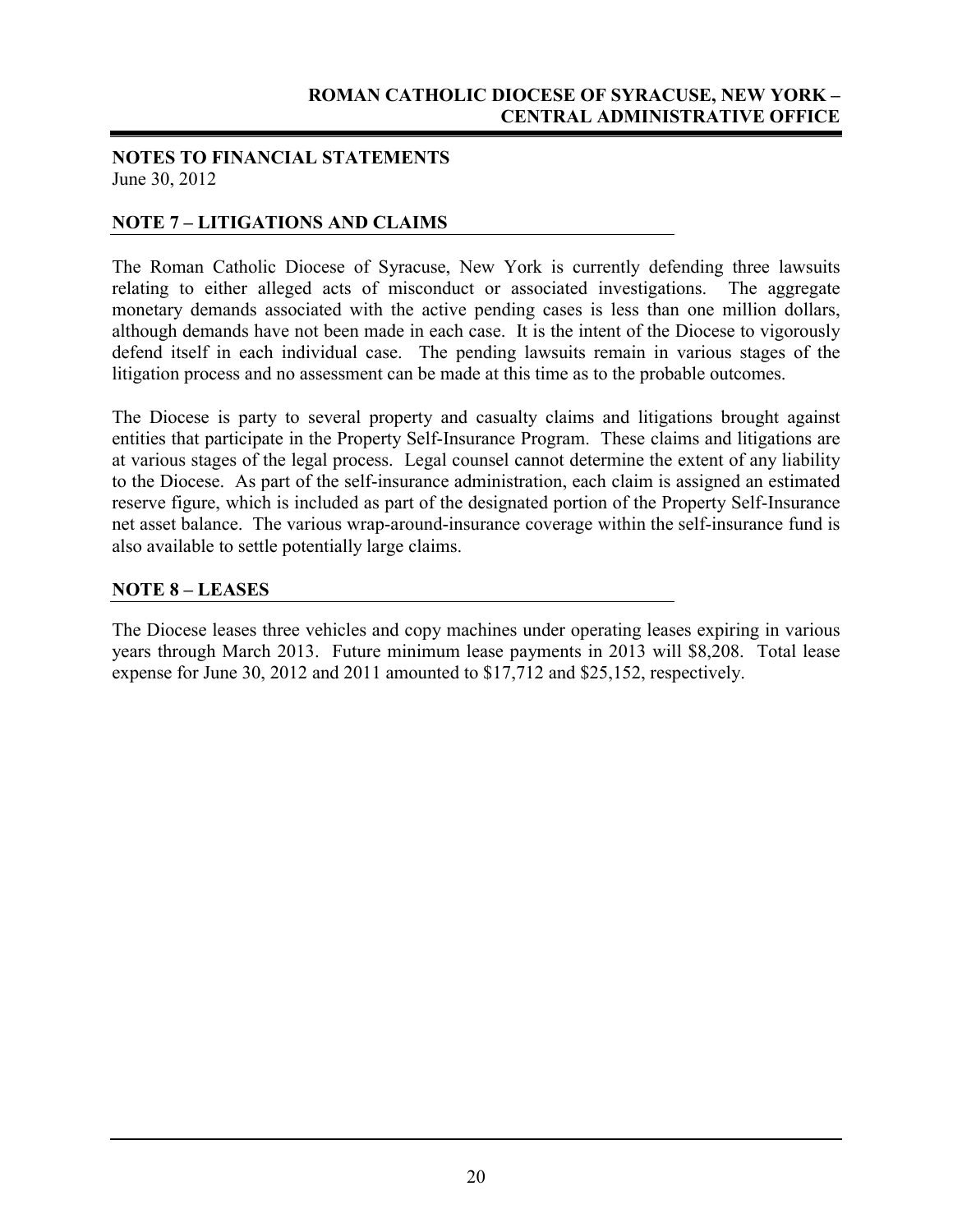#### **NOTES TO FINANCIAL STATEMENTS** June 30, 2012

#### **NOTE 9 – UNFUNDED PENSION LIABILITY**

The Diocese of Syracuse Defined Benefit Pension Plan (the Plan) is a church plan which allows participating parishes, schools, cemeteries and other affiliated Diocesan organizations to enroll all eligible lay employees. It is the participating employers' responsibility to contribute to the Plan such amounts as may be required to meet minimum funding standards.

The overall Diocesan Plan is underfunded by approximately \$27,000,000 as more fully disclosed in Note 10. During 2011 the Plan's actuary initiated a study to determine each individual employer's portion of the unfunded position. As of June 30, 2010 the Central Administrative Offices' estimated portion of the overall liability totaled \$2,100,791. This potential obligation has been established as a liability. Changes to the unfunded obligation are accounted for as an adjustment to unrestricted net assets.

A summary of the unfunded pension liability is presented below:

#### **Pension Liability Adjustment**

| Unfunded Liability (as determined by actuarial study) | $\frac{$}{2,100,791}$ |
|-------------------------------------------------------|-----------------------|
| <b>Add: Actuarial Changes</b>                         | 26,301                |
| Less: Contributions for 2011 and 2012                 | 322,300               |
| Unfunded Pension Liability as of June 30, 2012        | 1,804,792             |

To address this situation the Plan has instituted the following changes to be effective in the fiscal year beginning July 1, 2011:

- Participation in the Plan for new employees has been frozen as of the above mentioned effective date. New employees will be eligible to participate in a Diocesan sponsored 403(b) plan.
- The benefit formula for benefits accumulates after July 1, 2011 and will change from 1.5% to 1.0% of annual pay.
- Employer contributions will be increased to 8.5% of eligible wages for the 2012 Plan year. In 2011 the contribution percentage was 8%.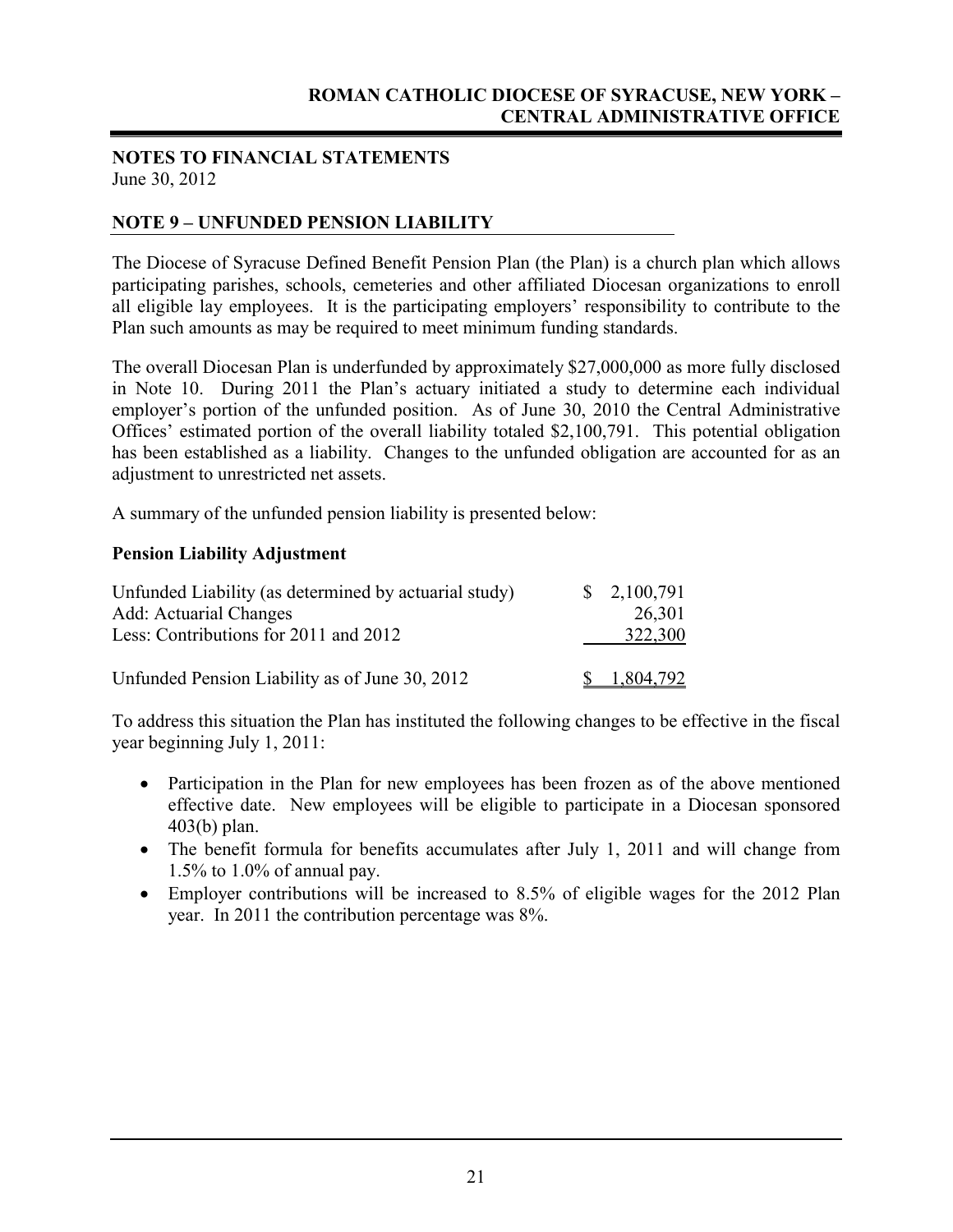#### **NOTES TO FINANCIAL STATEMENTS** June 30, 2012

#### **NOTE 10 – DIOCESE OF SYRACUSE DEFINED BENEFIT PENSION PLAN**

The Roman Catholic Diocese of Syracuse, New York has a defined benefit pension plan covering substantially all lay employees in its schools, cemeteries and other related organizations. Active and retired participants in the plan at the end of 2011 amounted to 3,294. The Central Administrative Office administers the plan. Benefits are based on years of service and the employee's compensation during their years of employment. The Roman Catholic Diocese of Syracuse, New York and its related affiliates contribute annually 8.5% of employee's compensation. The current year's contribution for all eligible employees totaled \$2,034,763 (\$2,173,822 in 2011). Contributions are intended to provide not only for benefits attributed to service to date but also for those expected to be earned in the future. During 2012, benefit payments totaled \$2,284,008 (\$1,976,175 in 2011).

The following sets forth the plan's funded status as of June 30, 2012 from the most recent actuarial study, which was prepared for the July 1, 2011 plan year:

|                                                                               | 2012              | 2011            |
|-------------------------------------------------------------------------------|-------------------|-----------------|
| <b>Actuarial Present Value Obligations:</b><br>All Future Benefit Obligations | 66,297,374<br>S   | 69,247,365      |
| <b>Actuarial Accrued Obligations</b>                                          | 62,256,990        | 60,072,272      |
| Plan Assets at Fair Value                                                     | 35, 137, 183<br>S | 30,601,650<br>S |
| Normal Cost Calculation:<br>Unfunded Actual Present Value of Future Benefits  | 4,040,384         | 9,175,093       |
| <b>Average Temporary Annuity Factor</b>                                       | 7.921             | 8.069           |
| Estimated Costs for 2010-2011 Plan Year                                       | 202,691           | 203,278         |
| Covered Payroll                                                               | 27,310,706        | 28,783,207      |
| Normal Cost Calculation                                                       | 712,776           | 1,340,357       |
| Rate of Investment Return                                                     | 7.0%              | 7.0%            |
| Rate of Salary Increase                                                       | 3.0%              | $3.0\%$         |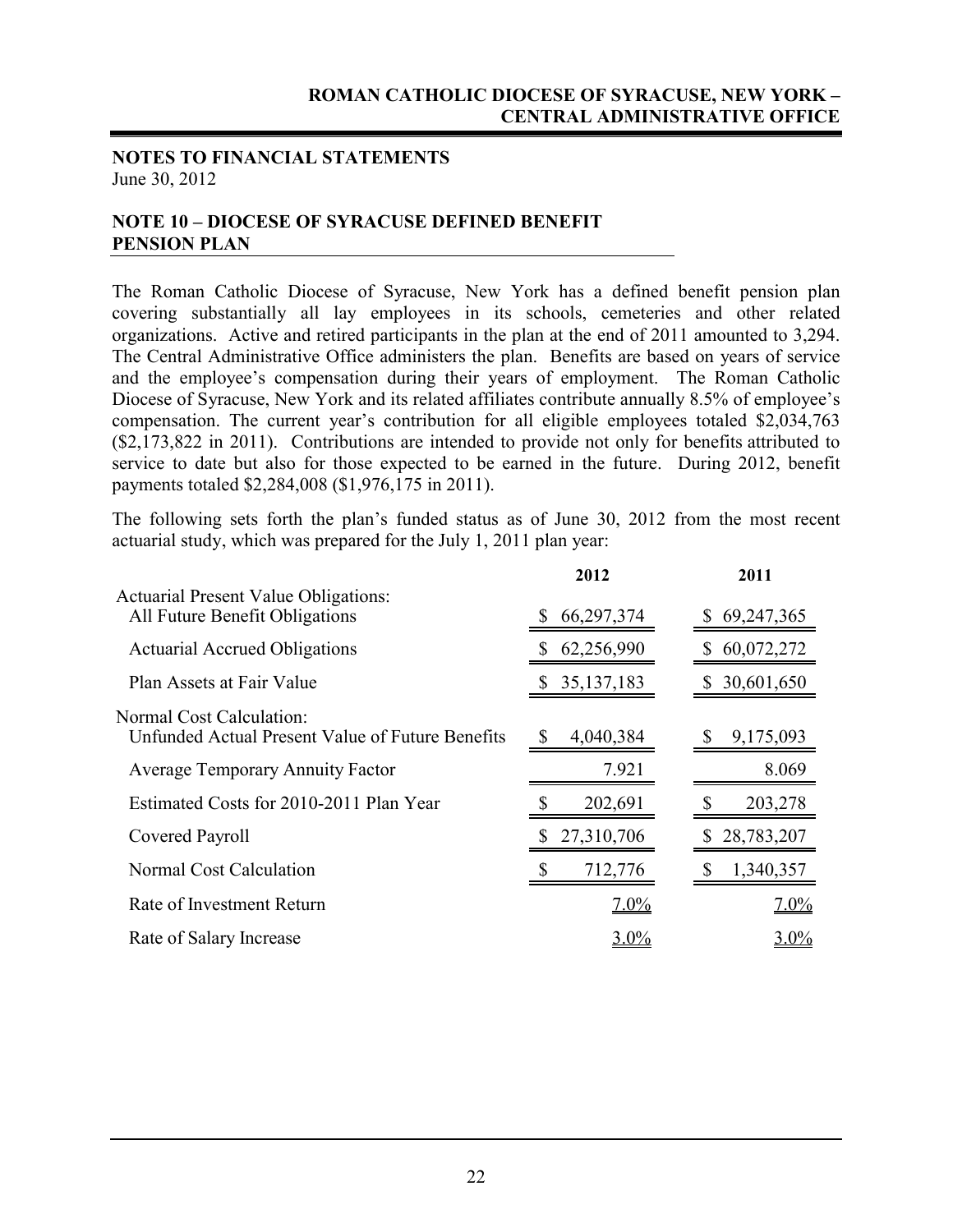#### **NOTES TO FINANCIAL STATEMENTS** June 30, 2012

#### **NOTE 10 – DIOCESE OF SYRACUSE DEFINED BENEFIT PENSION PLAN** – Continued

As of July 1, 2011 the lay pension plan is underfunded by \$27,119,807 (\$29,470,622 in 2010). The Roman Catholic Diocese of Syracuse, New York and the participating related organizations have a responsibility to contribute to the Plan such amounts as may be required to meet minimum funding standards. A proforma statement of financial position of the Roman Catholic Diocese of Syracuse Pension Plan is presented as follows:

|                                           | 2012             | 2011                 |  |  |
|-------------------------------------------|------------------|----------------------|--|--|
| <b>ASSETS</b>                             |                  |                      |  |  |
| Investments at Actuarial Value:           |                  |                      |  |  |
| <b>Equity Securities and Mutual Funds</b> | S.<br>15,416,336 | 13,770,752<br>S      |  |  |
| General Investments                       | 12,084,575       | 12,240,645           |  |  |
| <b>Fixed Income Funds</b>                 | 7,636,272        | 4,590,253            |  |  |
| <b>Total Assets</b>                       | 35, 137, 183     | 30,601,650           |  |  |
| <b>LIABILITIES</b>                        |                  |                      |  |  |
| <b>Actuarial Accrued Benefits Payable</b> | 62,256,990       | 60,072,272           |  |  |
| UNFUNDED ACTUARIAL OBLIGATIONS            | (27, 119, 807)   | (29, 470, 622)<br>\$ |  |  |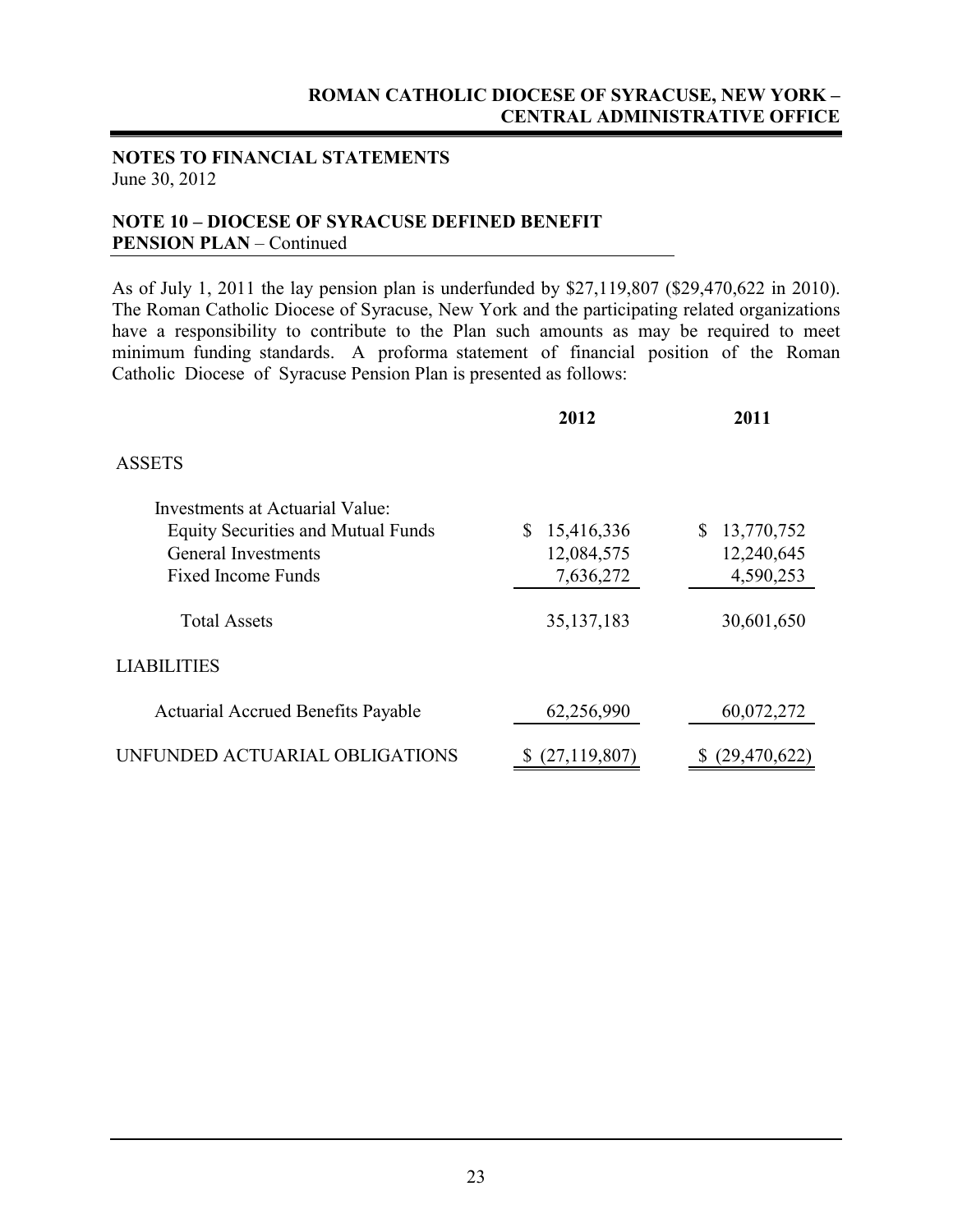## **SCHEDULE OF UNRESTRICTED PROGRAM AND SUPPORTING EXPENSES**

Year Ended June 30, 2012 with Comparative Totals for June 30, 2011

|                                    | General<br>Operating      |  |  |  |
|------------------------------------|---------------------------|--|--|--|
| <b>EXPENSES</b>                    |                           |  |  |  |
| Program Services:                  |                           |  |  |  |
| <b>Educational Programs</b>        | $\mathbb{S}$<br>1,362,313 |  |  |  |
| <b>Community Service</b>           | 839,727                   |  |  |  |
| Parish Pastoral                    | 618,778                   |  |  |  |
| Ministry for Higher Education      | 391,759                   |  |  |  |
| <b>Hospital Ministry</b>           | 256,022                   |  |  |  |
| Family Life, Youth and Young Adult | 345,195                   |  |  |  |
| <b>Retreat House</b>               | 7,394                     |  |  |  |
| Communications                     | 241,786                   |  |  |  |
| <b>Total Program Services</b>      | 4,062,974                 |  |  |  |
| <b>Supporting Services:</b>        |                           |  |  |  |
| Administrative and Operational     | 1,378,924                 |  |  |  |
| <b>Executive Management</b>        | 899,801                   |  |  |  |
| <b>Insurance Programs</b>          | $\mathbf{0}$              |  |  |  |
| Development and Fundraising        | 829,591                   |  |  |  |
| <b>McDevitt Grants</b>             | 505,613                   |  |  |  |
| Finance                            | 640,262                   |  |  |  |
| <b>Building and Grounds</b>        | 1,094,052                 |  |  |  |
| <b>Information Technology</b>      | 220,142                   |  |  |  |
| Human Resources and Benefits       | 280,201                   |  |  |  |
| <b>Total Supporting Services</b>   | 5,848,586                 |  |  |  |
| <b>TOTAL EXPENSES</b>              | 9,911,560                 |  |  |  |